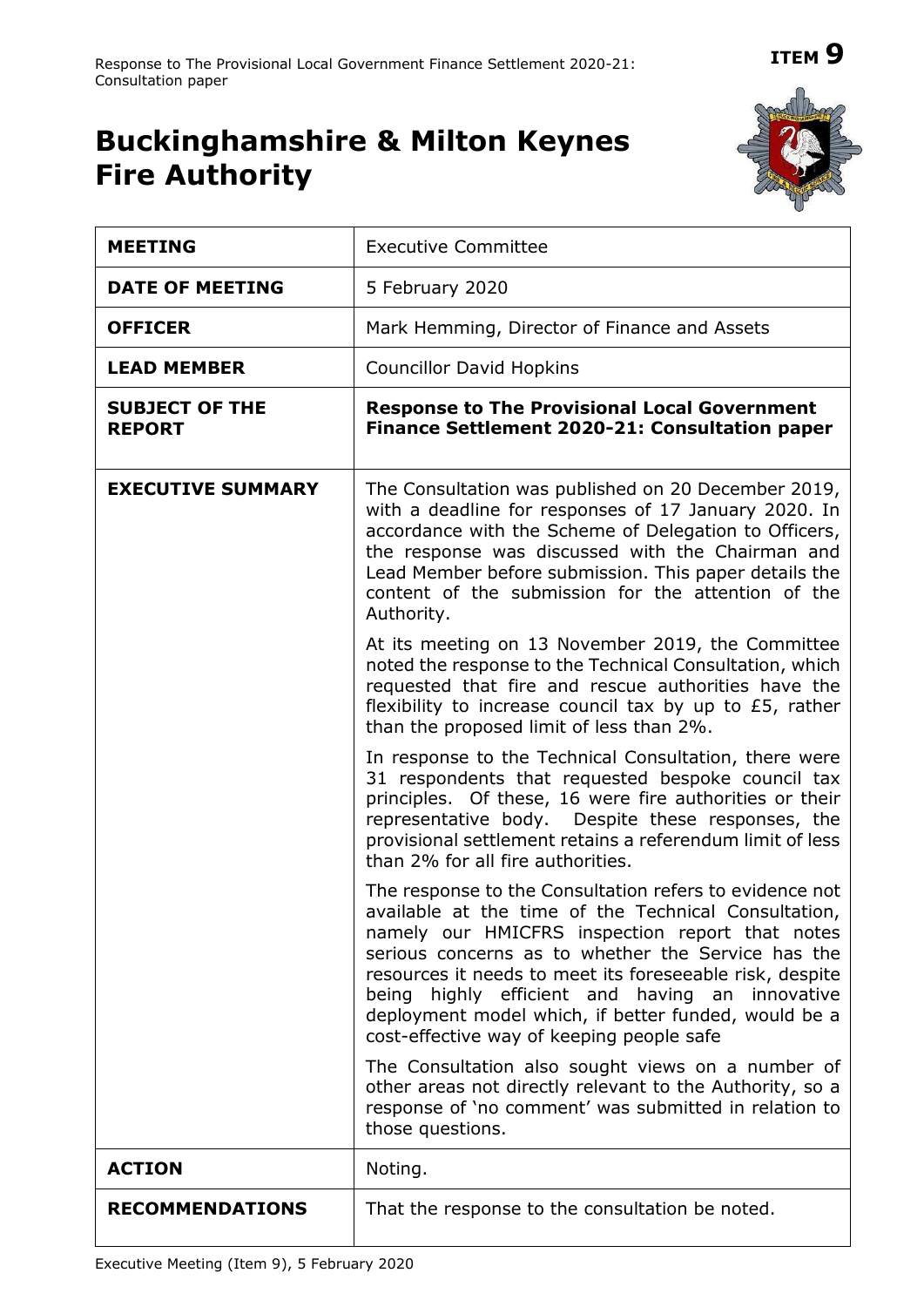| <b>RISK MANAGEMENT</b>                                                                   | No direct impact.                                                                                                                                                                                                                                            |
|------------------------------------------------------------------------------------------|--------------------------------------------------------------------------------------------------------------------------------------------------------------------------------------------------------------------------------------------------------------|
| <b>FINANCIAL</b><br><b>IMPLICATIONS</b>                                                  | In 2019/20 BMKFA had the lowest precept of any non-<br>metropolitan combined fire and rescue authority. The<br>band D equivalent charge is £64.57. The total council<br>tax receivable for 2019/20 (excluding prior years'<br>surpluses) is £19.7m.          |
|                                                                                          | The current draft medium-term financial plan assumes<br>that council tax will be increased by 1.99% every year.<br>For 2020/21 this would result in total council tax<br>receipts of £20.1m (ignoring the effects of any growth<br>in the council tax base). |
|                                                                                          | If the band D equivalent was increased by £5 for<br>2020/21 the total council tax receipts (ignoring any<br>increases in the council tax base) would be £21.2m.                                                                                              |
| <b>LEGAL IMPLICATIONS</b>                                                                | The Chief Fire Officer may make a formal response on<br>behalf of the Authority to a Government Consultation<br>Paper provided that such a response is subsequently<br>referred to the appropriate committee for their<br>attention.                         |
| <b>CONSISTENCY WITH</b><br><b>THE PRINCIPLES OF</b><br>THE DUTY TO<br><b>COLLABORATE</b> | No direct impact.                                                                                                                                                                                                                                            |
| <b>HEALTH AND SAFETY</b>                                                                 | No direct impact.                                                                                                                                                                                                                                            |
| <b>EQUALITY AND</b><br><b>DIVERSITY</b>                                                  | No direct impact.                                                                                                                                                                                                                                            |
| <b>USE OF RESOURCES</b>                                                                  | See Financial Implications.                                                                                                                                                                                                                                  |
| <b>PROVENANCE SECTION</b><br>&                                                           | Buckinghamshire & Milton Keynes Fire Authority<br>Scheme of Delegation to Officers, June 2013                                                                                                                                                                |
| <b>BACKGROUND PAPERS</b>                                                                 | Response to the Local Government Finance Settlement<br>2020-21: Technical Consultation, Executive<br>Committee, 13 November 2019:                                                                                                                            |
|                                                                                          | https://bucksfire.gov.uk/files/1915/7253/5552/ITEM<br>6 Response to Local Government Fiinance Settleme<br>nt 2020-21 Technical Consultation Appendices-<br>min.pdf                                                                                           |
| <b>APPENDICES</b>                                                                        | Appendix A - The Provisional Local Government Finance<br>Settlement 2020-21: Consultation paper                                                                                                                                                              |
|                                                                                          | Appendix B - Response to the Consultation                                                                                                                                                                                                                    |
| <b>TIME REQUIRED</b>                                                                     | 10 minutes                                                                                                                                                                                                                                                   |
| <b>REPORT ORIGINATOR</b><br><b>AND CONTACT</b>                                           | Mark Hemming<br>mhemming@bucksfire.gov.uk                                                                                                                                                                                                                    |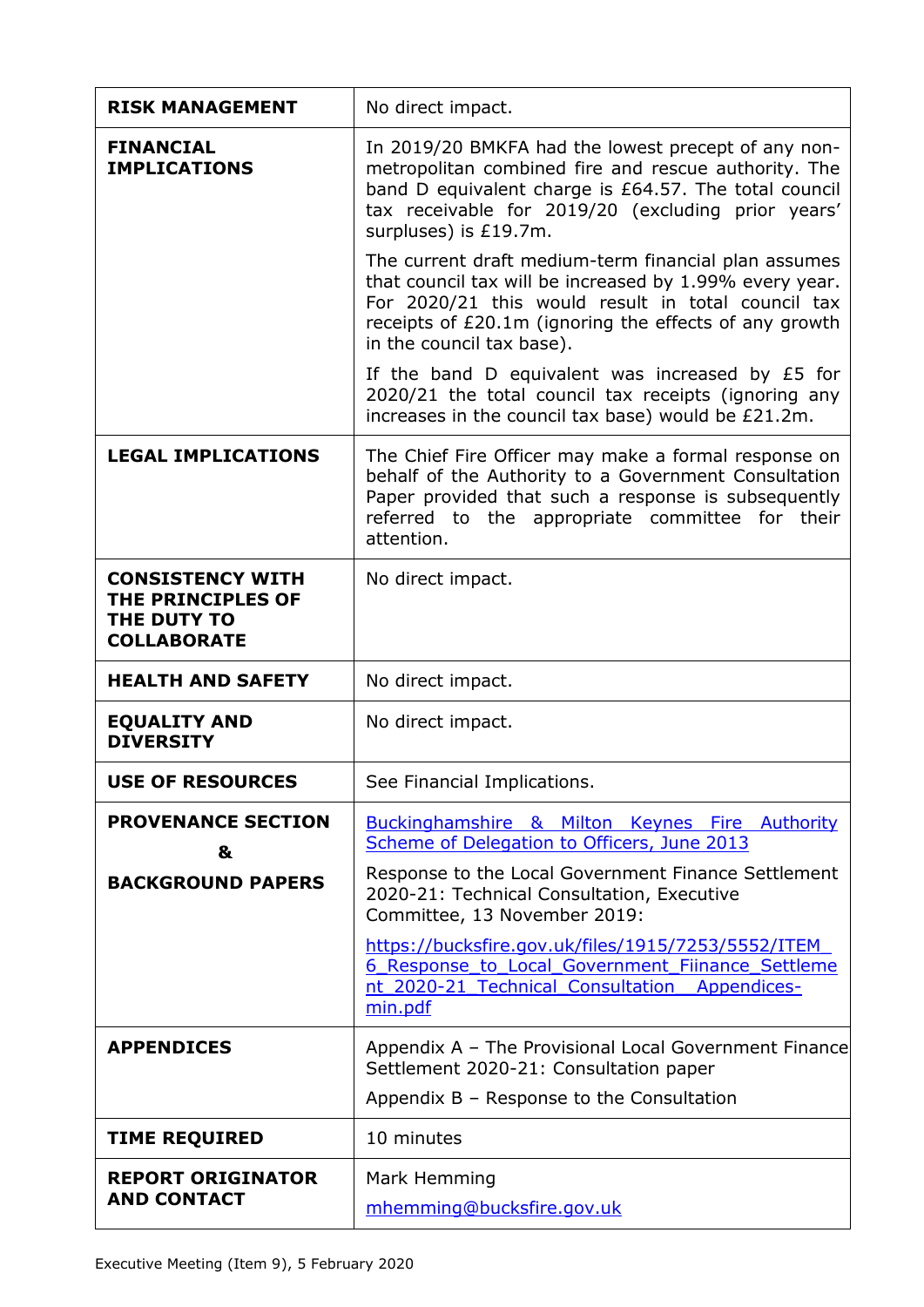Appendix A

| Ministry of Housing,    |
|-------------------------|
| Communities &           |
| <b>Local Government</b> |

# The provisional local government finance settlement 2020-2021

Consultation paper

December 2019 Ministry of Housing, Communities and Local Government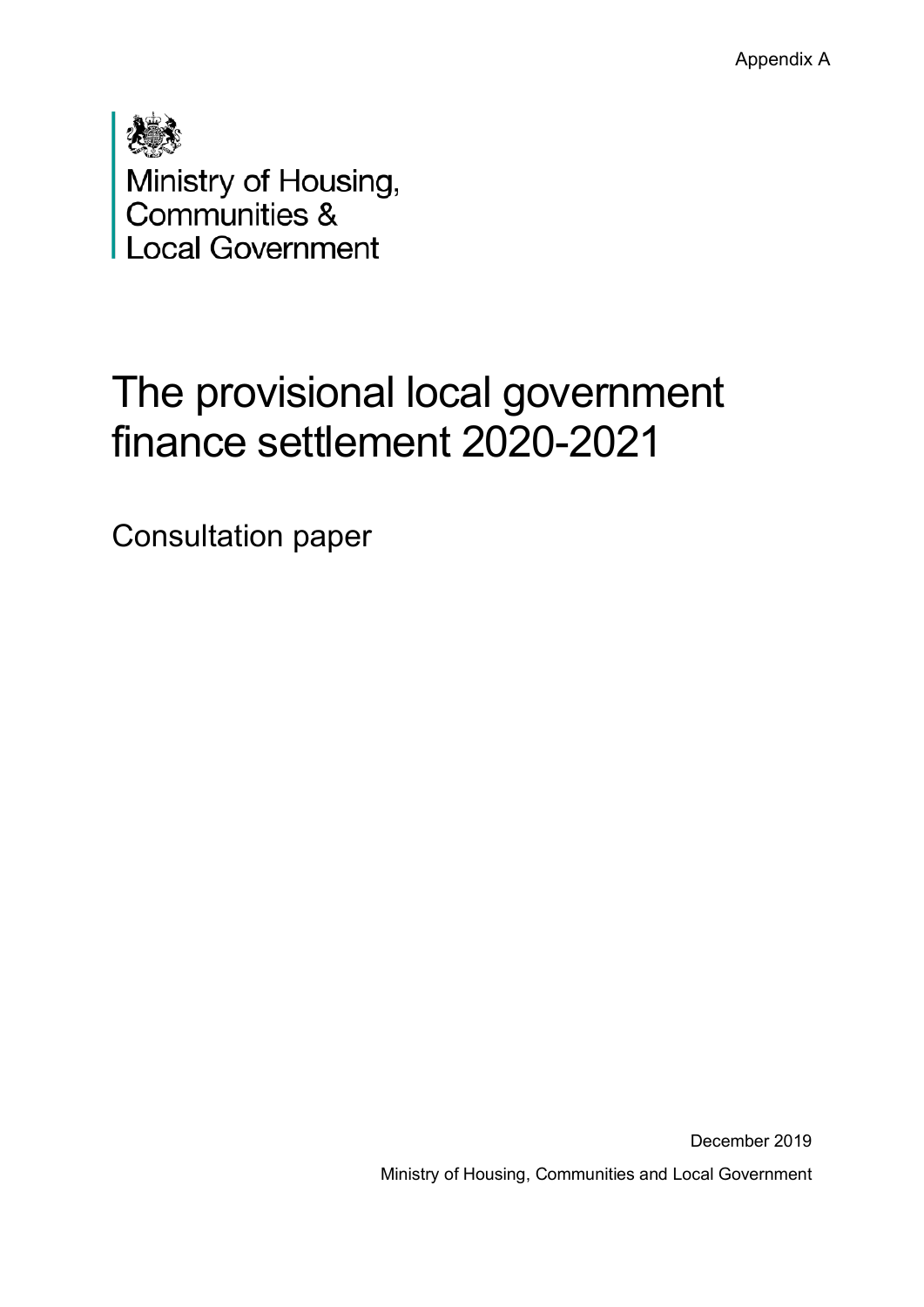

© *Crown copyright, 2019*

*Copyright in the typographical arrangement rests with the Crown.*

You may re-use this information (not including logos) free of charge in any format or medium, under the terms of the Open Government Licence. To view this licence visit

<http://www.nationalarchives.gov.uk/doc/open-government-licence/version/3/>

This document/publication is also available on our website at [www.gov.uk/mhclg.](http://www.gov.uk/mhclg) If you have any enquiries regarding this document/publication, please complete the form at<http://forms.communities.gov.uk/> or write to us at:

Ministry of Housing, Communities and Local Government Fry Building 2 Marsham Street London SW1P 4DF Telephone: 030 3444 0000

For all our latest news and updates follow us on Twitter:<https://twitter.com/mhclg>

December 2019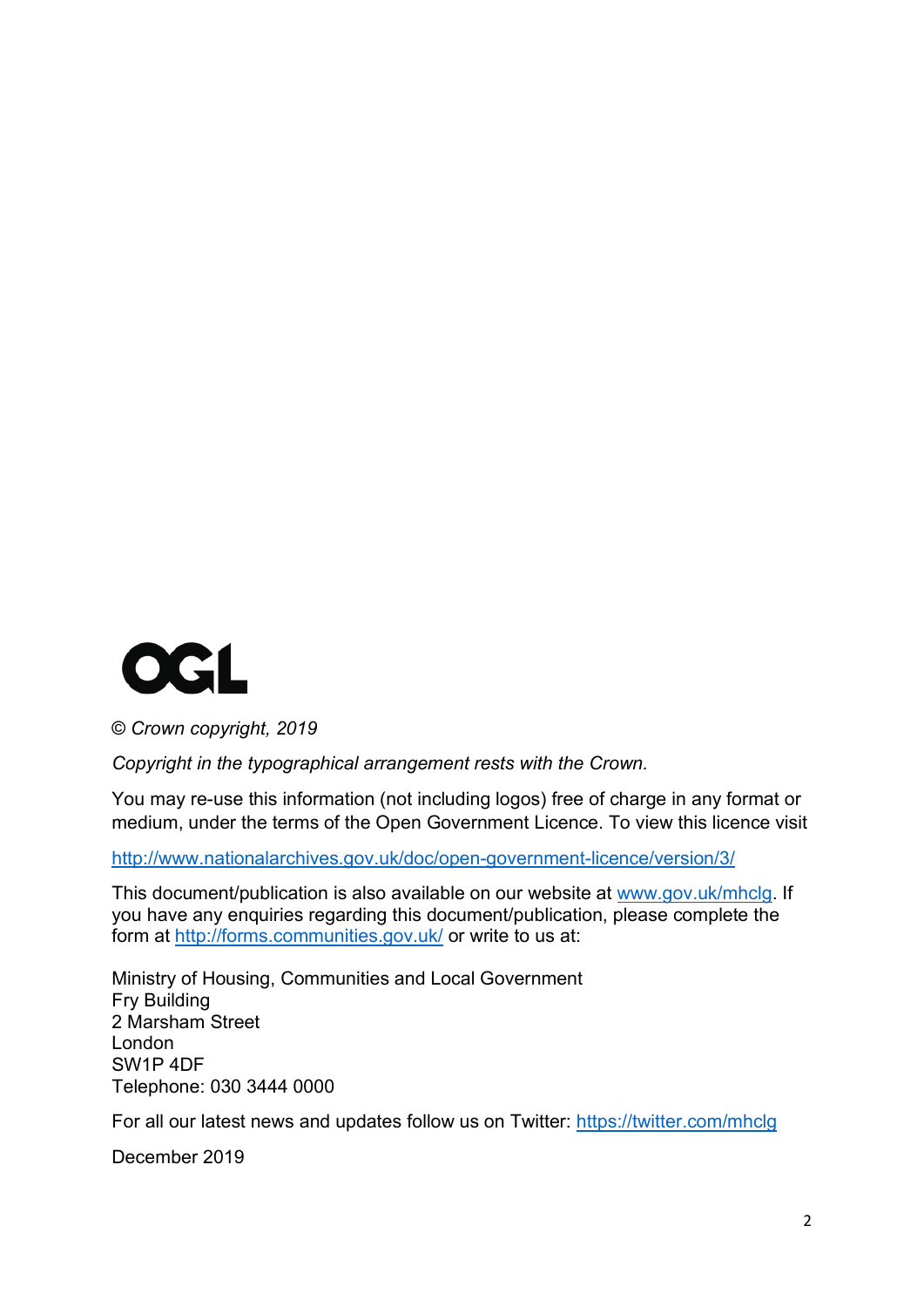# **Contents**

| Scope of the consultation                                                          | 4                       |
|------------------------------------------------------------------------------------|-------------------------|
| <b>About this consultation</b>                                                     | 6                       |
| 1. Summary of proposals                                                            | $\overline{\mathbf{7}}$ |
| 2. Distribution of settlement funding assessment                                   | 11                      |
| 3. Council tax                                                                     | 13                      |
| 4. Distribution of additional resources                                            | 16                      |
| 5. Equalities impacts of these proposals                                           | 20                      |
| <b>Annex A: Privacy notice</b>                                                     | 21                      |
| Annex B: Address details & list of consultation questions                          | 23                      |
| Annex C: Social Care Grant provisional allocations and<br>equalisation methodology | 25                      |
| <b>Annex D: Glossary of technical terms</b>                                        | 30                      |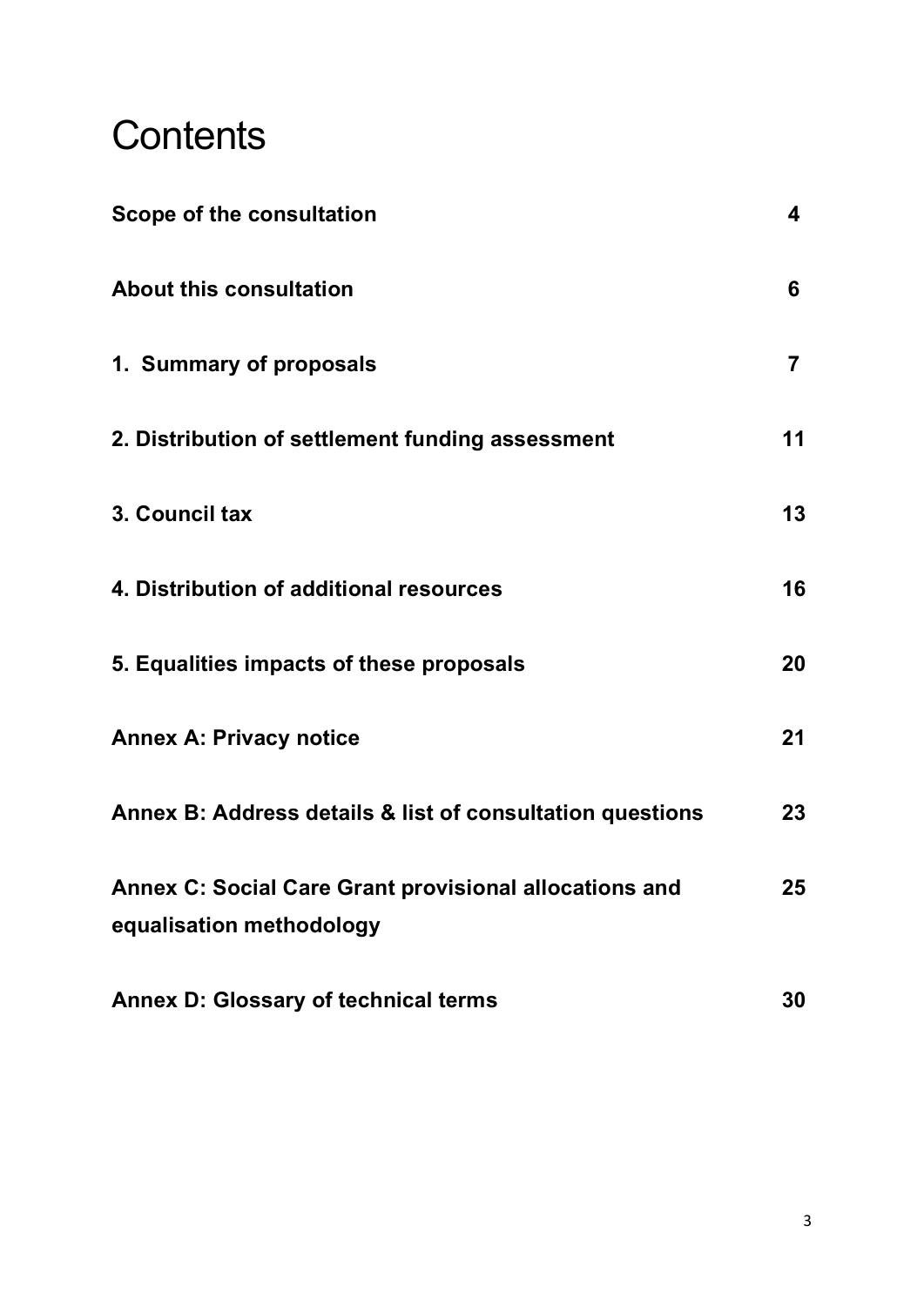# Scope of the consultation

| Topic of this consultation: | This consultation covers proposals for the local<br>government finance settlement for 2020-21.                                                                                                                                                                                                                                                                                                        |  |
|-----------------------------|-------------------------------------------------------------------------------------------------------------------------------------------------------------------------------------------------------------------------------------------------------------------------------------------------------------------------------------------------------------------------------------------------------|--|
| Scope of this consultation: | This consultation seeks views on proposals for the local<br>government finance settlement for 2020-21, in particular<br>from representatives of local government, before<br>determining the final amount of Revenue Support Grant<br>and its allocation to receiving authorities and the<br>specified body. <sup>1</sup>                                                                              |  |
|                             | The consultation notifies representatives of local<br>government of the general nature of the basis of<br>distribution of Revenue Support Grant, and of the<br>general nature of the basis of calculation of 'tariff' and<br>'top up' payments through this consultation document<br>and accompanying documents, in particular the draft<br>Local Government Finance Report for 2020-21. <sup>2</sup> |  |
| Geographical scope:         | These proposals relate to England only.                                                                                                                                                                                                                                                                                                                                                               |  |
| Impact assessment:          | Since the Government does not envisage that the<br>proposals within this consultation document will have an<br>impact on business, no impact assessment has been<br>produced.                                                                                                                                                                                                                         |  |

# Basic information

| To:                                              | The consultation will be of interest to local authorities<br>and representative bodies for local authorities. |
|--------------------------------------------------|---------------------------------------------------------------------------------------------------------------|
| Body/bodies responsible<br>for the consultation: | Local Government Finance Directorate within the<br>Ministry of Housing, Communities and Local<br>Government.  |
| Duration:                                        | This consultation is open to submissions for 4 weeks<br>from 20 December 2019 to 17 January 2020.             |

<span id="page-5-0"></span><sup>1</sup> As required by section 78(5) of the Local Government Finance Act 1988.

<span id="page-5-1"></span><sup>2</sup> As required by section 78A(3) of the Local Government Finance Act 1988 and paragraph 12 of Schedule 7B to the same Act.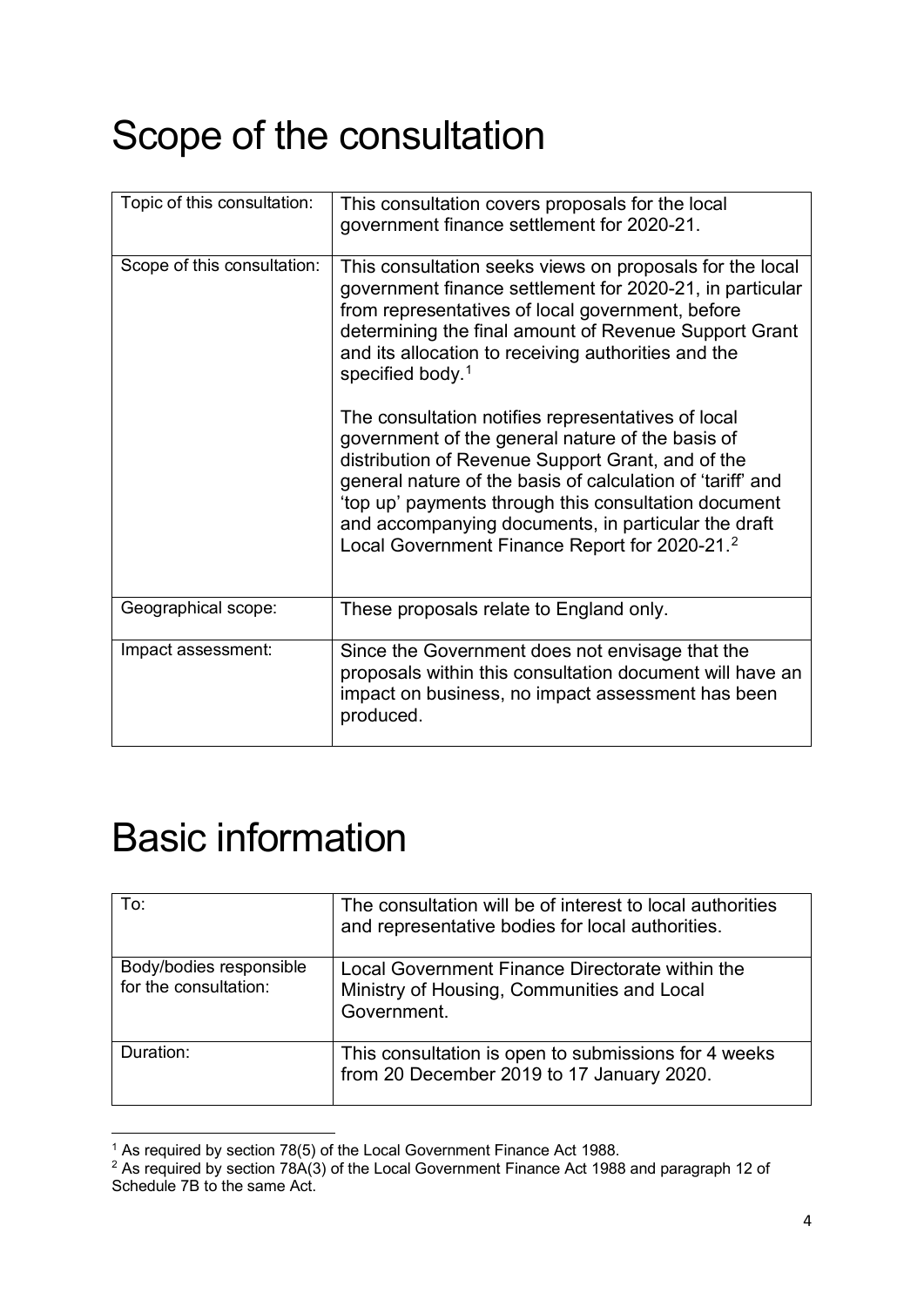| Enquiries:      | For any enquiries about the consultation please contact<br>lgfsettlement@communities.gov.uk                                                                                                       |
|-----------------|---------------------------------------------------------------------------------------------------------------------------------------------------------------------------------------------------|
| How to respond: | You can respond to the questions in this consultation<br>via a pro-forma at:<br>https://www.gov.uk/government/consultations/local-<br>government-finance-settlement-2020-to-2021-<br>consultation |
|                 | If the link is inoperable, return address details and a list<br>of consultation questions can be found in Annex B of<br>this consultation document.                                               |
|                 | Email details and an address for written responses can<br>also be found in the pro-forma.                                                                                                         |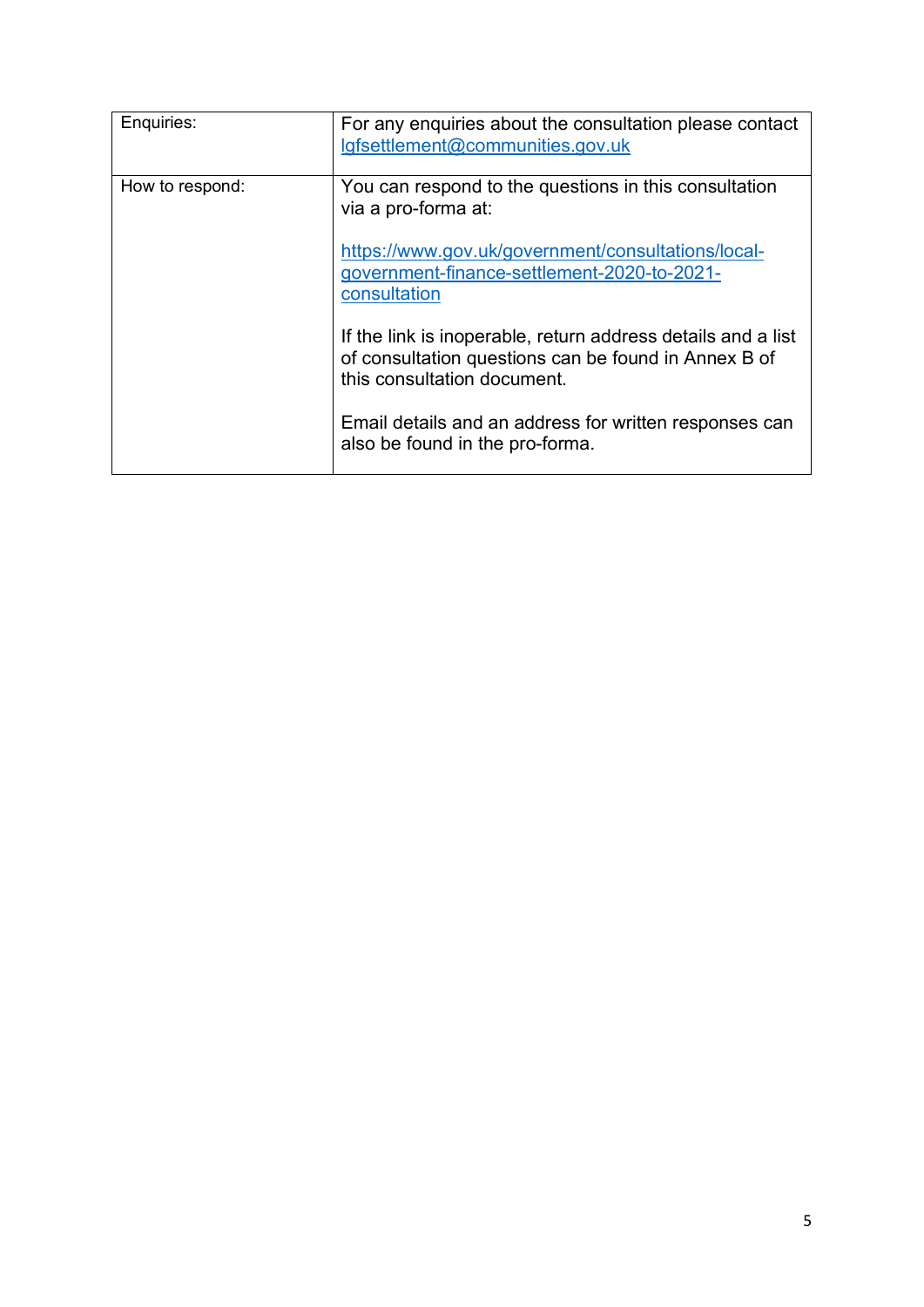# About this consultation

This consultation document and consultation process have been planned to adhere to the Consultation Principles issued by the Cabinet Office.

Representative groups are asked to give a summary of the people and organisations they represent, and where relevant who else they have consulted in reaching their conclusions when they respond.

Information provided in response to this consultation, including personal data, may be published or disclosed in accordance with the access to information regimes (these are primarily the Freedom of Information Act 2000, the Data Protection Act 2018, the General Data Protection Regulation and the Environmental Information Regulations 2004).

If you want the information that you provide to be treated as confidential, please be aware that, as a public authority, the Ministry of Housing, Communities and Local Government is bound by the Freedom of Information Act 2000 and may therefore be obliged to disclose all or some of the information you provide. In view of this it would be helpful if you could explain to us why you regard the information you have provided as confidential. If we receive a request for disclosure of the information we will take full account of your explanation, but we cannot give an assurance that confidentiality can be maintained in all circumstances. An automatic confidentiality disclaimer generated by your IT system will not, of itself, be regarded as binding on the Department.

The Ministry of Housing, Communities and Local Government will process your personal data in accordance with the law and in the majority of circumstances this will mean that your personal data will not be disclosed to third parties. A full privacy notice is included at Annex A.

Individual responses will not be acknowledged unless specifically requested.

Your opinions are valuable to us. Thank you for taking the time to read this document and respond.

Are you satisfied that this consultation has followed the Consultation Principles? If not or you have any other observations about how we can improve the process, please contact us via the [complaints procedure.](https://www.gov.uk/government/organisations/department-for-communities-and-local-government/about/complaints-procedure)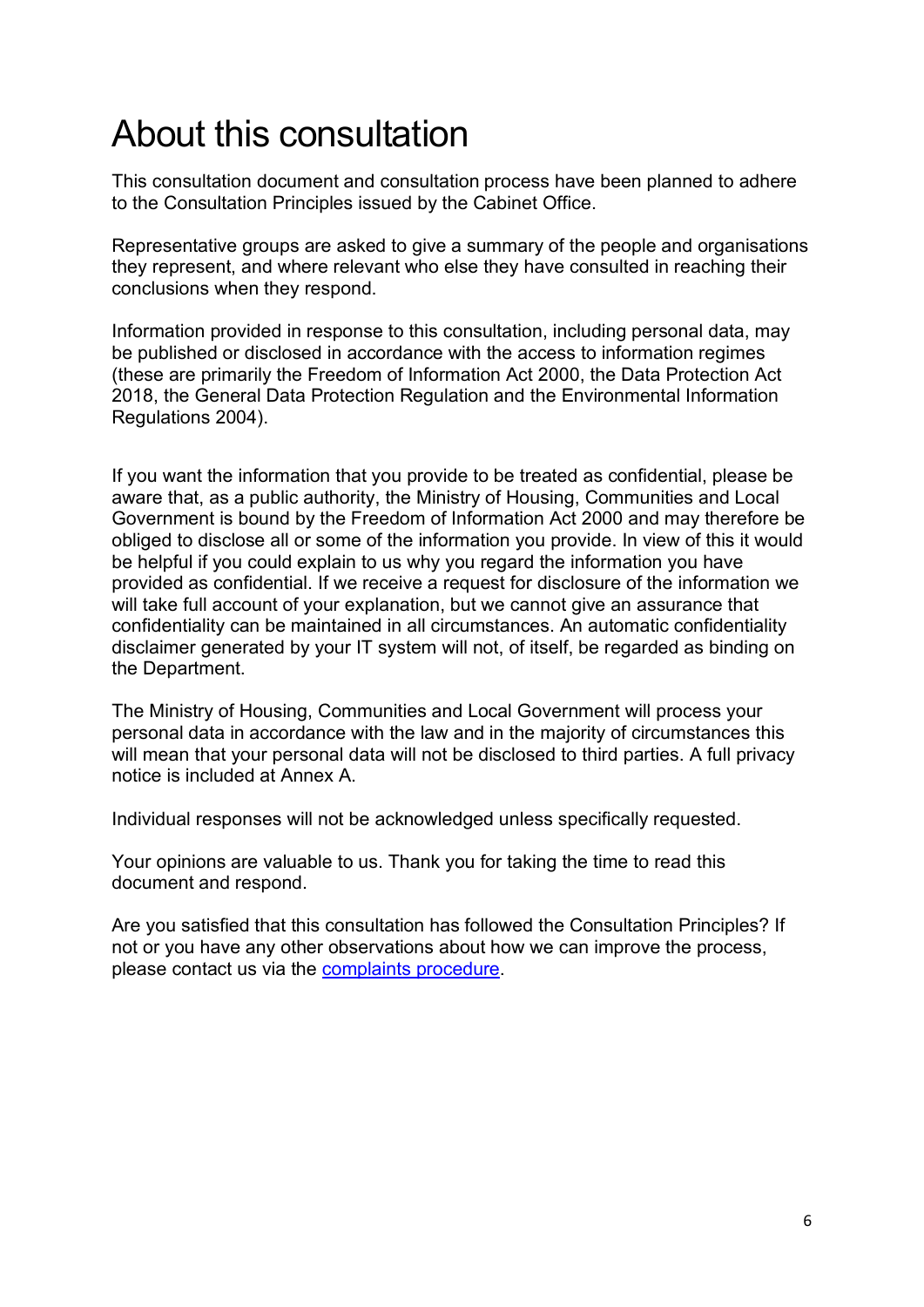## 1. Summary of proposals

## **1.1 Introduction**

- **1.1.1** This consultation paper sets out the Government's proposals for the 2020-21 local government finance settlement. This document follows on from the technical consultation, launched in October 2019. [3](#page-8-0)
- **1.1.2** We received 219 responses to the technical consultation, and a summary of responses has been published separately:

[https://www.gov.uk/government/consultations/provisional-local-government](https://www.gov.uk/government/consultations/provisional-local-government-finance-settlement-2020-to-2021-consultation)[finance-settlement-2020-to-2021-consultation](https://www.gov.uk/government/consultations/provisional-local-government-finance-settlement-2020-to-2021-consultation)

- **1.1.3** We are very grateful for your continued participation in the consultation process and all the representations received have been considered carefully.
- **1.1.4** This chapter provides a summary of the proposals contained within the 2020- 21 provisional settlement.

## **1.2 Background**

*Spending Round 2019*

- **1.2.1** On 4 September 2019, the Government set out the outcome of Spending Round 2019. Core Spending Power for local authorities in England will rise from £46.2 billion to £49.1 billion in 2020-21. This is an increase of £2.9 billion, or an estimated 4.4% in real-terms, the largest year-on-year increase in almost a decade.
- **1.2.2** To reflect the one-year Spending Round, the Government is proposing to 'roll forward' core components of the 2019-20 local government finance settlement.
- **1.2.3** Under our proposals, local authorities will be able to access £1.5 billion of additional funding across adult and children's social care next year. This will support local authorities to meet rising demand and recognises the vital role that social care plays in supporting the most vulnerable people in society.

<span id="page-8-0"></span><sup>3</sup>[https://assets.publishing.service.gov.uk/government/uploads/system/uploads/attachment\\_data/file/836539/Local](https://assets.publishing.service.gov.uk/government/uploads/system/uploads/attachment_data/file/836539/Local_Government_Finance_Settlement_2020-21_Technical_Consultation_.pdf) [\\_Government\\_Finance\\_Settlement\\_2020-21\\_Technical\\_Consultation\\_.pdf](https://assets.publishing.service.gov.uk/government/uploads/system/uploads/attachment_data/file/836539/Local_Government_Finance_Settlement_2020-21_Technical_Consultation_.pdf)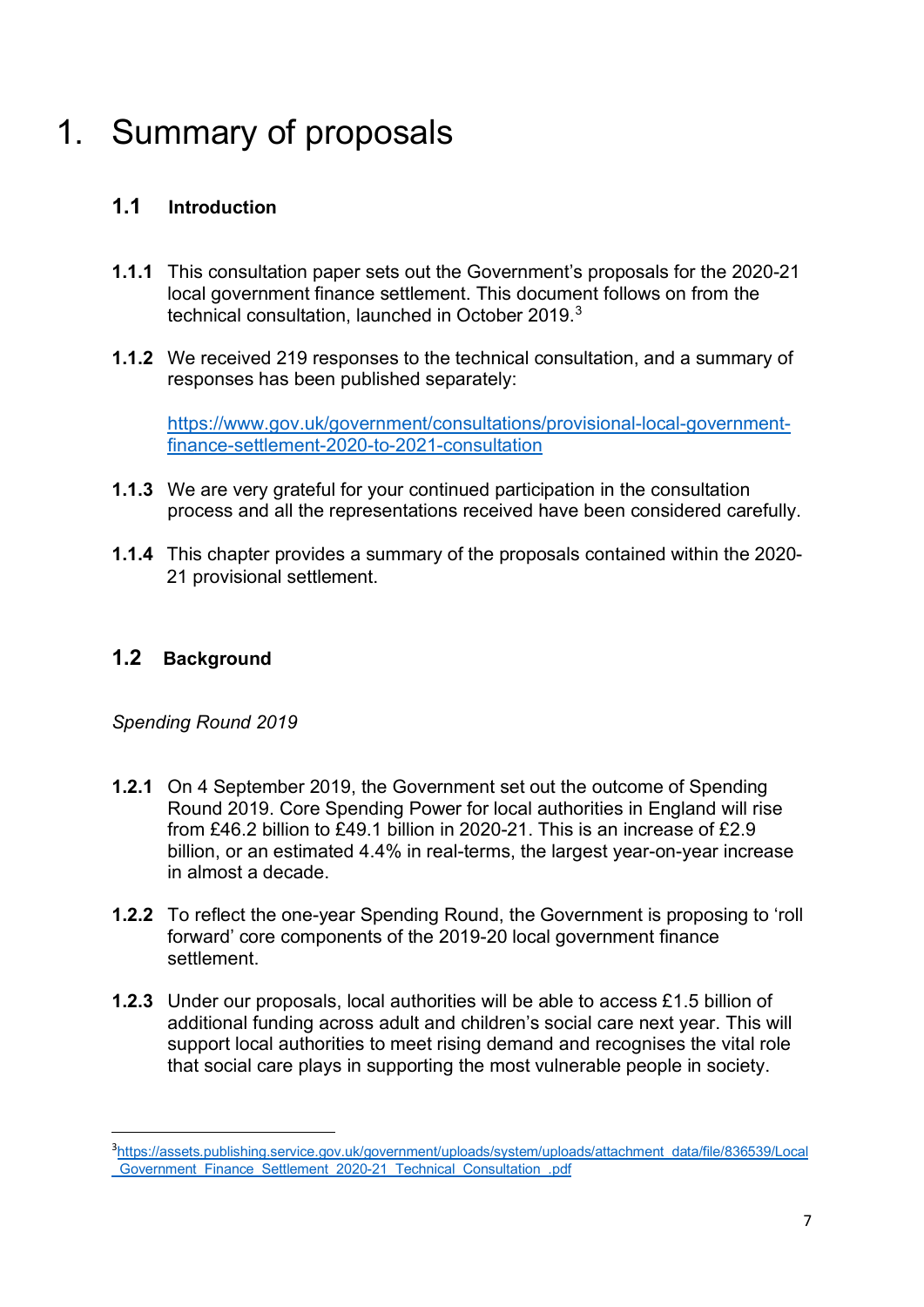**1.2.4** Alongside this injection of funding, the Government intends to increase elements of core settlement funding in line with inflation and maintain key local government grants at 2019-20 levels.

#### *The distribution of additional resources*

**1.2.5** Local government will also see funding increases from wider resources under our proposals. This includes SEND funding for schools and colleges, which will increase by over £700 million. There will also be a real-terms increase in the Public Health Grant and the NHS contribution to the Better Care Fund will grow in line with the planned additional investment in the NHS.

## **1.3 Breakdown of proposals included in the 2020-21 provisional settlement**

**1.3.1** *Chapter 2 – Distribution of Settlement Funding Assessment*: This chapter outlines the Government's proposals for distributing settlement resources in 2020-  $21 -$ 

- uprating the 2019-20 Settlement Funding Assessment in line with the change in the small business non-domestic rating multiplier, to match the planned increase in Baseline Funding Levels and Business Rates Baselines; and
- eliminating negative RSG in 2020-21 through use of forgone business rates at a cost of £152.9 million.

**1.3.2** *Chapter 3 – Council Tax*: This chapter details the Government's intentions for council tax and referendum principles:

- a core council tax referendum principle of up to 2% for shire counties, unitary authorities, London boroughs, the Greater London Authority (GLA) general precept, and fire authorities;
- a bespoke council tax referendum principle of 2% or £5, whichever is higher, for shire districts;
- continuing the adult social care (ASC) precept at an additional 2%;
- setting no council tax referendum principles for parish councils; and
- setting no council tax referendum principles for mayoral combined authorities (MCAs).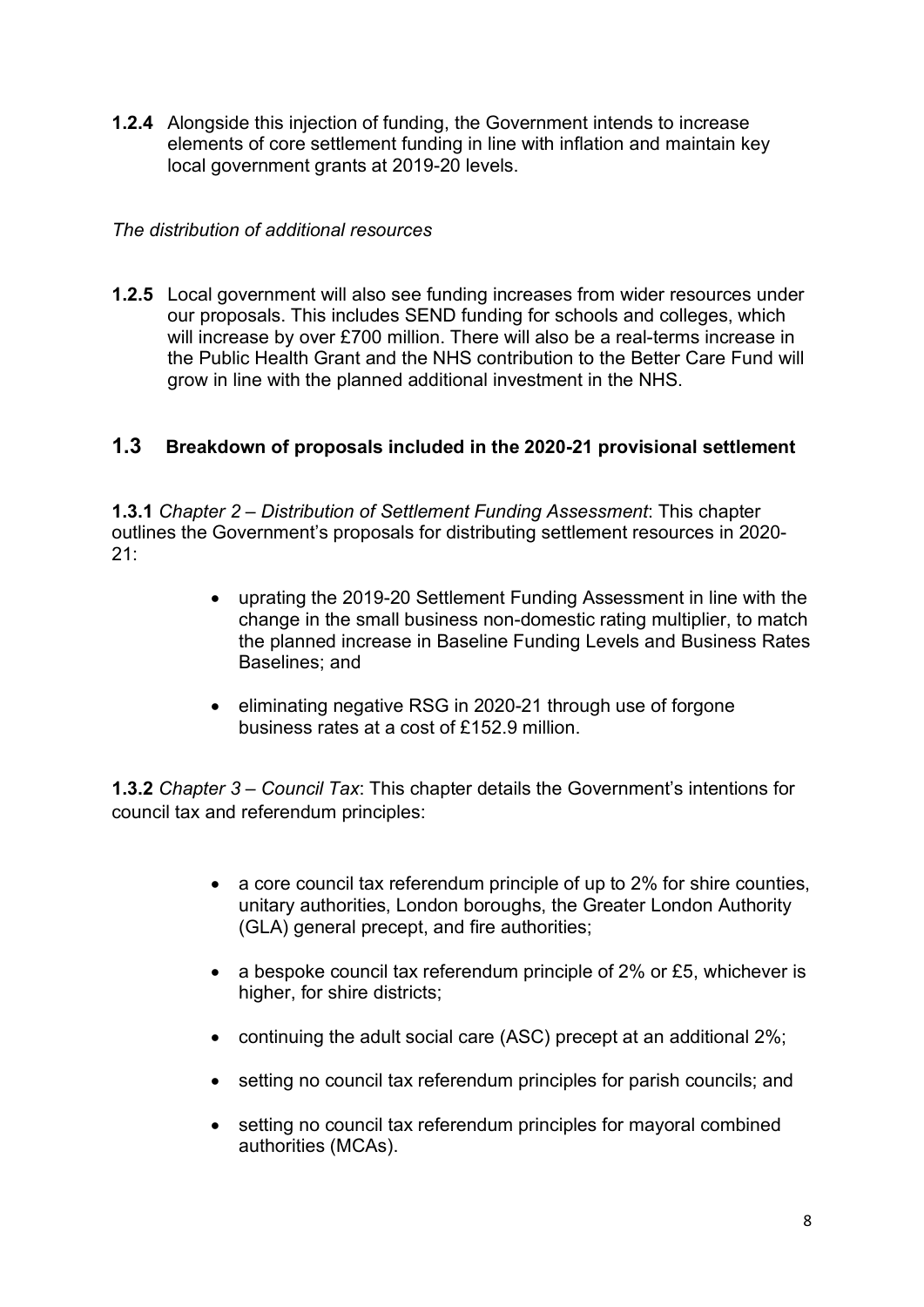**1.3.3** *Chapter 4 – Distribution of Additional Resources*: The Government is making additional resources available to support vital front-line services, through the Social Care Grant and the improved Better Care Fund (iBCF). The Government is:

- proposing a new Social Care Grant for 2020-21 of £1.41 billion for adult and children's services. Of this, £410 million is a direct continuation of 2019-20 Social Care Support Grant, with an injection of £1 billion of new funding;
- distributing these resources using the Adult Social Care Relative Needs Formula, including a sum of £150 million for equalisation of the impact of the council tax adult social care precept;
- maintaining existing improved Better Care Fund funding at 2019-20 levels (£1.837 billion), as well as incorporating the £240 million which was allocated as Winter Pressures Grant in 2019-20 into the improved Better Care Fund, with the same distribution as this year;
- retaining the £900 million top-slice of Revenue Support Grant to fund a new round of New Homes Bonus allocations in 2020-21, in addition to an estimated £7 million from departmental budgets; and
- continuing with the Rural Services Delivery Grant at £81m, with all recipients receiving the same amount as in the previous year.

## **1.4 Equalities**

**1.4.1** *Chapter 5 – Equalities Impacts of These Proposals*: This chapter invites views and evidence on the impact that the Government's proposals may have on persons who share a protected characteristic. It also contains a draft assessment of the impact of the 2020-21 settlement on persons who share a protected characteristic.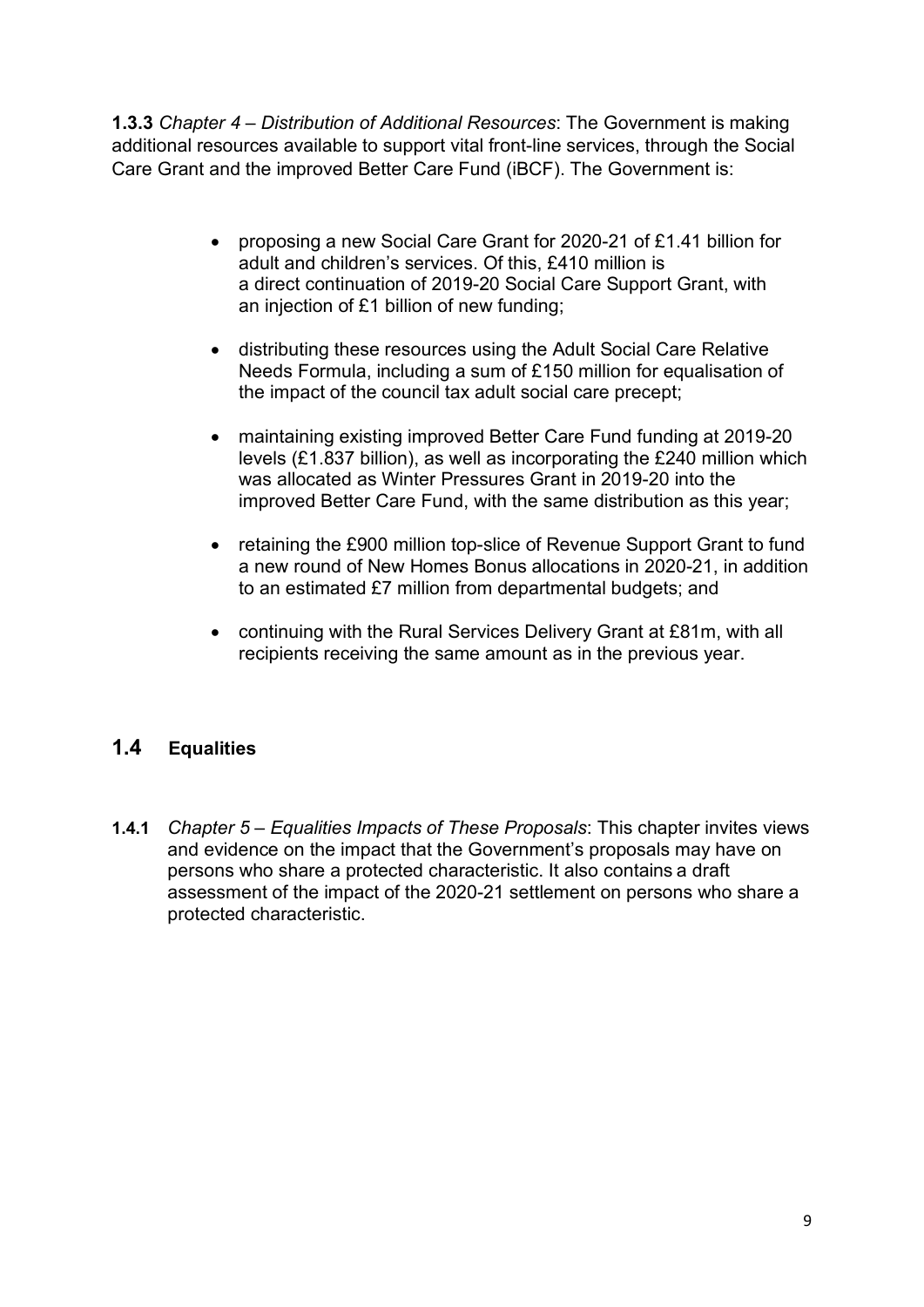## **1.5 Additional Information**

**1.5.1** A return address for responses to this consultation, along with a full list of consultation questions, is included in Annex B, and a glossary of technical terms can be found in Annex D.

## **1.6 Exemplification of the proposals**

- **1.6.1** The supporting tables accompanying this consultation exemplify the proposals for individual local authorities. These proposals represent the Government's intentions, following responses to the local government finance technical consultation, and the figures are presented on the basis of available information.
- **1.6.2** Data changes, new information or errors identified by either the department or local authorities between the publication of this consultation paper and the calculation of the final settlement may lead to changes to individual local authority exemplifications. The Government encourages local authorities to check their individual allocations.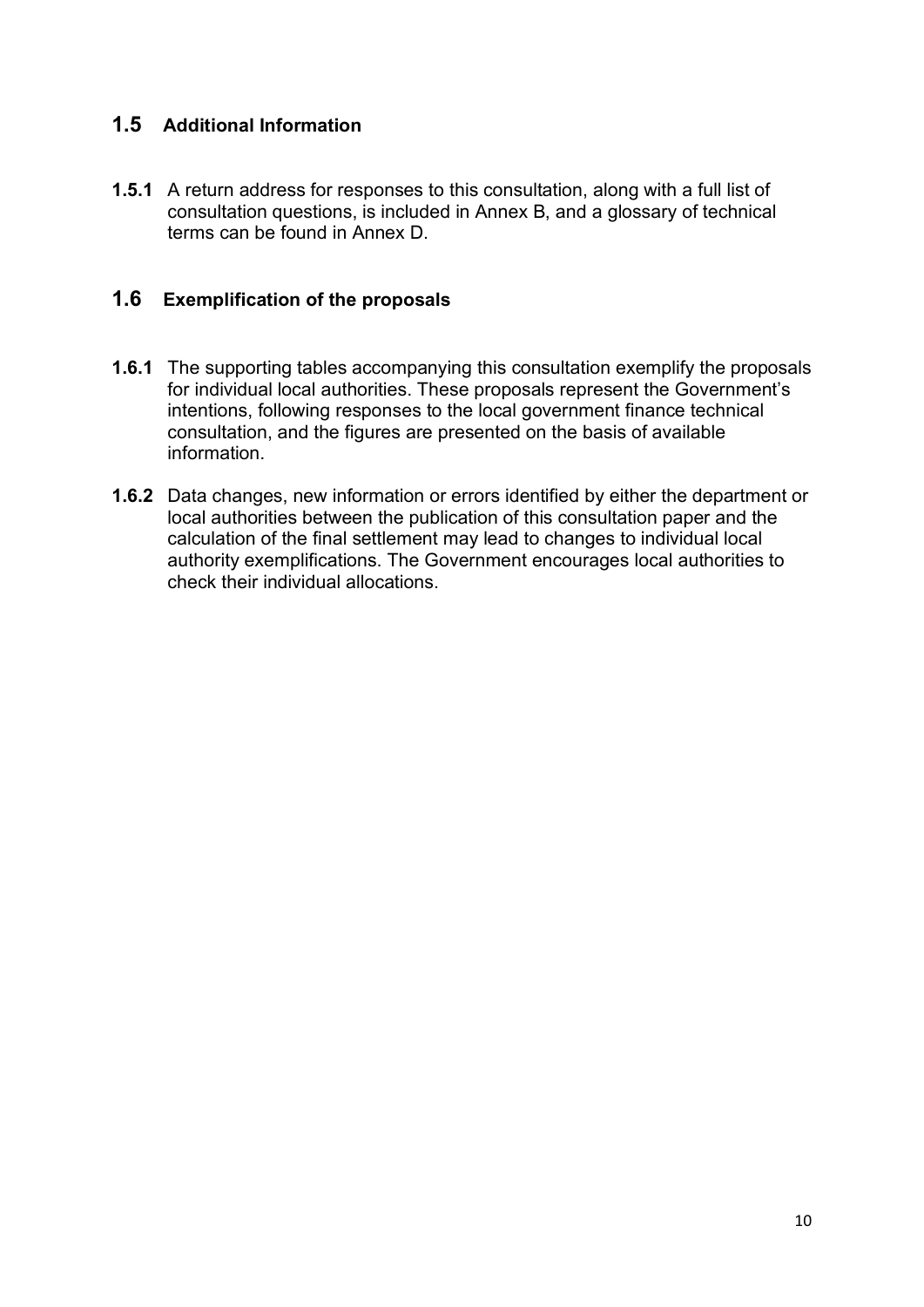## 2. Distribution of settlement funding assessment

## **2.1 Introduction**

**2.1.1** This chapter outlines the Government's proposals for distributing central resources – the Settlement Funding Assessment (SFA), which is comprised of Revenue Support Grant (RSG) and Baseline Funding levels (BFL), in 2020- 21.

## **2.2 Business Rates Retention**

- **2.2.1** From April 2013, local government has been funded in part through the business rates retention scheme, ensuring that local authorities have more control over the money they raise and are able to benefit directly from supporting local business growth.
- **2.2.2** When the scheme started in 2013-14, the Government committed that Baseline Funding Levels and Business Rates Baselines, which are used to determine tariffs and top-ups, would be fixed in real terms until the system was reset. The Government therefore proposes not to alter the existing mechanism for determining tariff and top-up payments in 2020-21. These elements will therefore be uprated in line with the change in the small business non-domestic rating multiplier.
- **2.2.3** Local authorities in Devolution Deal areas will continue to benefit from increased levels of business rates retention in 2020-21.

## **2.3 Distribution of Revenue Support Grant**

- **2.3.1** Recognising the need to provide stability, the Government proposed at the technical consultation to pay Revenue Support Grant (RSG) to ensure all local authorities will receive a uniform change in Settlement Funding Assessment (SFA) in 2020-21. This means RSG will also be uprated in line with the change in the small business non-domestic rating multiplier.
- **2.3.2** The Government has taken the responses to the technical consultation into consideration and has now confirmed its proposals for RSG, with over 90% of respondents expressing support for the proposals. A summary of the responses to the Government's proposals for the distribution of RSG are covered in paragraphs 8-12 of the summary of responses document. [4](#page-12-0)

<span id="page-12-0"></span><sup>4</sup> [https://www.gov.uk/government/consultations/provisional-local-government-finance-settlement-2020](https://www.gov.uk/government/consultations/provisional-local-government-finance-settlement-2020-to-2021-consultation) [to-2021-consultation](https://www.gov.uk/government/consultations/provisional-local-government-finance-settlement-2020-to-2021-consultation)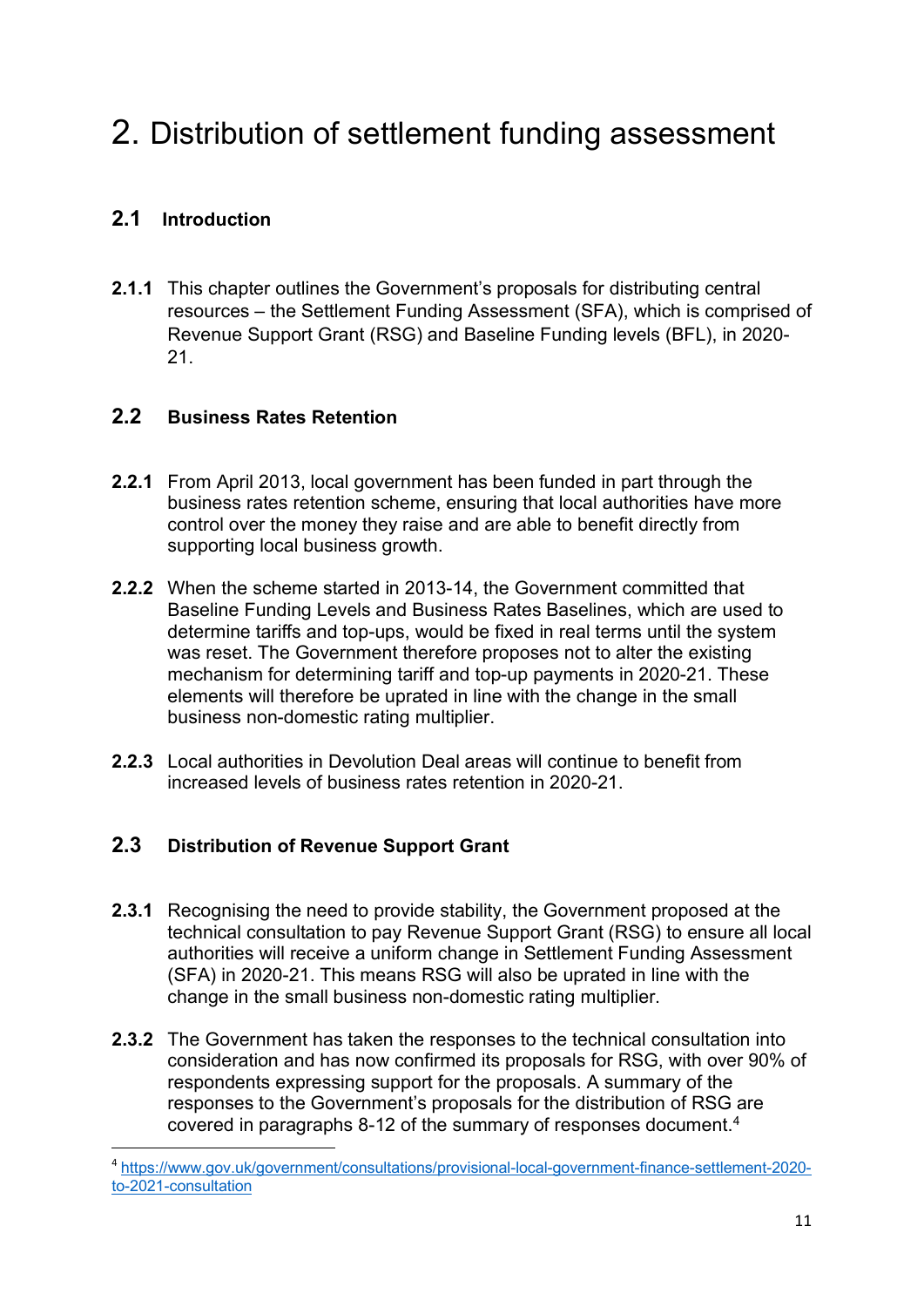- **2.3.3** Exemplifications published alongside this consultation paper are based on an assumption that the small business non-domestic rating multiplier, based on the CPI measure for September, will be set at 49.9p in 2020-21.
- **2.3.4** A draft Local Government Finance Report (LGFR) for 2020-21 has been published alongside this document which sets out the method for allocating Revenue Support Grant.

#### *Question 1: Do you agree with the Government's proposed methodology for the distribution of Revenue Support Grant in 2020-21?*

- **2.3.5** In 2019-20 the Government's approach to Settlement Funding Assessment included eliminating so-called negative RSG. [5](#page-13-0)
- **2.3.6** At the technical consultation, the Government proposed to eliminate negative RSG again in 2020-21, using 2019-20 values of Settlement Funding Assessment as the baseline for this approach. This approach is consistent with the Government's previous commitment, made during the implementation of the business rate retention scheme in 2013-14, that authorities' retained business rates baselines would be fixed in real terms until the business rates system was reset.
- **2.3.7** In consideration of the responses to the technical consultation, eliminating negative RSG reflects the majority opinion on this issue and honours the Government's commitment not to adjust business rates tariffs and top-ups until the business rates system is reset. On this basis, the Government now confirms its proposals to eliminate negative RSG. The summary of responses document provides a breakdown of the views on negative RSG in paragraphs 13-17.

#### *Question 2: Do you agree with the Government's proposal to eliminate negative RSG?*

<span id="page-13-0"></span><sup>5</sup> Please refer to section 5.1 of the 2019-20 Local Government Finance Settlement Technical Consultation for an explanation of the issue of negative Revenue Support Grant. The document is available here:

[https://assets.publishing.service.gov.uk/government/uploads/system/uploads/attachment\\_data/file/72](https://assets.publishing.service.gov.uk/government/uploads/system/uploads/attachment_data/file/728%20573/Settlement_Technical_Consultation_2019-20.pdf) [8 573/Settlement\\_Technical\\_Consultation\\_2019-20.pdf](https://assets.publishing.service.gov.uk/government/uploads/system/uploads/attachment_data/file/728%20573/Settlement_Technical_Consultation_2019-20.pdf)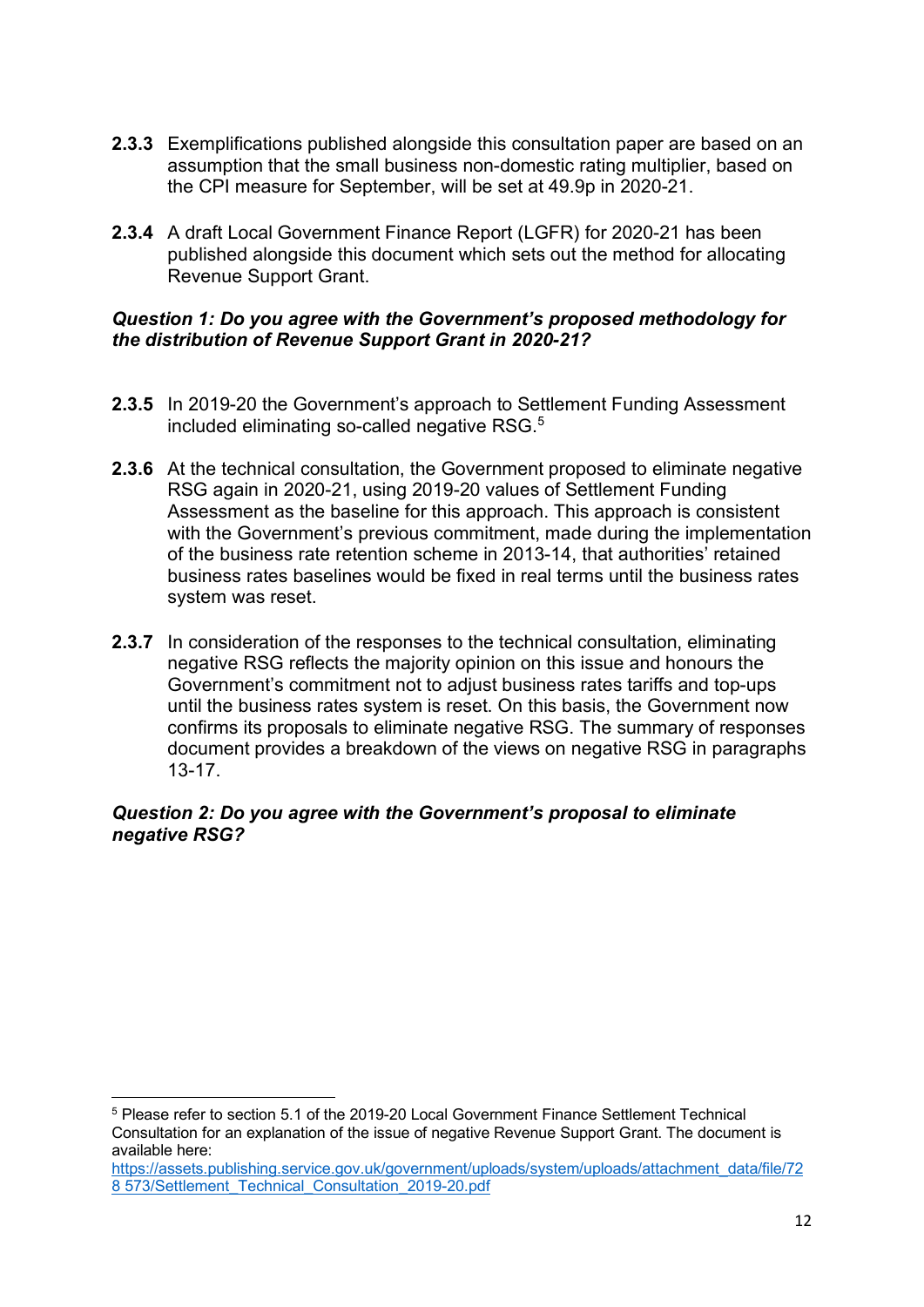## 3. Council tax

## **3.1 Introduction**

- **3.1.1** At the technical consultation, the Government invited views on its proposals for a package of council tax referendum principles. An overview of the representations received, and the Government's response to these, can be found at paragraphs 18-29 of the summary of responses.
- **3.1.2** Following the technical consultation, the Government remains committed to maintaining those council tax referendum principles, as they strike a balance between giving local authorities the flexibility to determine their own level of council tax and ensuring local residents have the final say on excessive increases.
- **3.1.3** The technical consultation also invited views on a separate council tax referendum principle of up to 2% or £5, whichever is greater, for shire district councils. Having considered the responses and the minimal potential impact on average bills, the Government is minded to implement this separate principle in 2020-21.

## **3.2 Council tax referendum principles**

- **3.2.1** The Government proposes the following package of referendum principles for  $2020 - 21$ 
	- a core principle of up to 2%, applicable to shire county councils, unitary authorities, London borough councils, the Common Council of the City of London, the Council of the Isles of Scilly, the general precept of the Greater London Authority, and fire and rescue authorities (including Police and Crime Commissioner fire and rescue authorities);
	- a bespoke council tax referendum principle of 2% or £5, whichever is higher, for shire district councils.
	- an adult social care precept flexibility, for local authorities with responsibility for adult social care, of up to 2% on top of the core principle;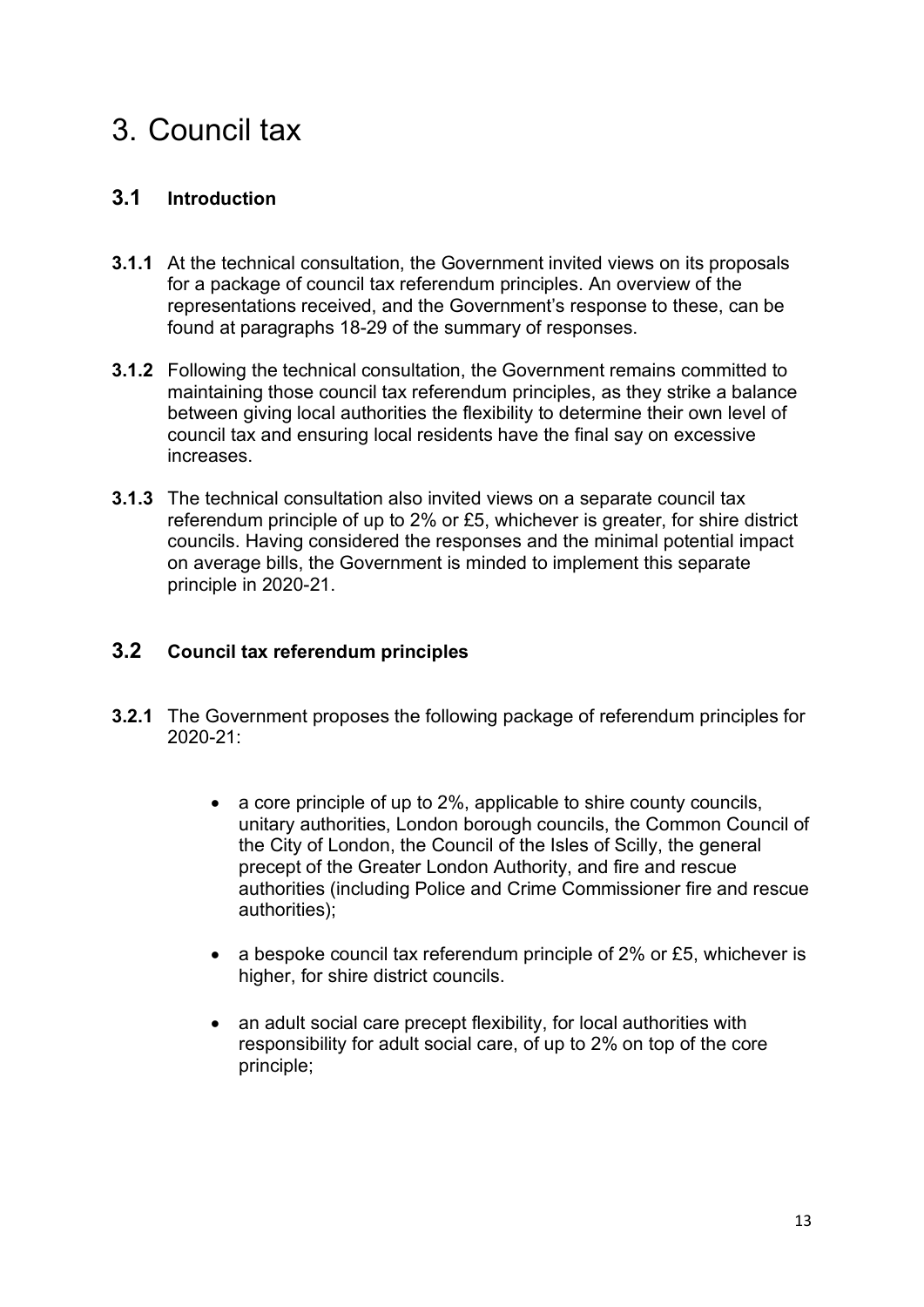## **3.3 Council tax referendum principles for Mayoral Combined Authorities**

- **3.3.1** Devolution Deals have created eight Mayoral Combined Authorities (MCAs) since 2017, with powers in areas such as transport and planning. To date, seven MCAs have successfully applied for the powers to raise additional resources to meet the costs of their functions through a precept on local council tax bills, with the agreement of the Combined Authority.
- **3.3.2** In 2018-19 and 2019-20 the Government did not set a referendum principle for MCAs, on the expectation that mayors would exercise restraint and set a precept that was affordable and proportionate to their needs.
- **3.3.3** After consideration of the responses to the technical consultation, the Government proposes not to set council tax referendum principles for MCAs in 2020-21.

#### **3.4 Council tax referendum principles for town and parish councils**

- **3.4.1** In 2018-19, the Government announced that it did not intend to set referendum principles for town and parish councils for three years. This was contingent on the sector taking all available steps to mitigate the need for council tax increases and the Government seeing clear evidence of restraint in the increases set by the sector. $^6$  $^6$
- **3.4.2** In 2019-20, the average Band D parish precept has increased by 4.9%. This is the same percentage increase as in 2018-19 and compares to an increase of 6.3% in 2015-16. The Government remains concerned about the pressure placed on taxpayers by parish and town councils across England and continues to expect them to exercise restraint in 2020-21.
- **3.4.3** After consideration of the responses to the technical consultation, the Government proposes to continue with no referendum principles for town and parish councils in 2020-21. The Government will keep this matter under active review for future years.

#### *Question 3: Do you agree with the proposed package of council tax referendum principles for 2020-21?*

<span id="page-15-0"></span> $6$  Options open to local authorities include the use of reserves, where they are not already earmarked for other uses, or through "invest to save" projects which are intended to lower on-going costs.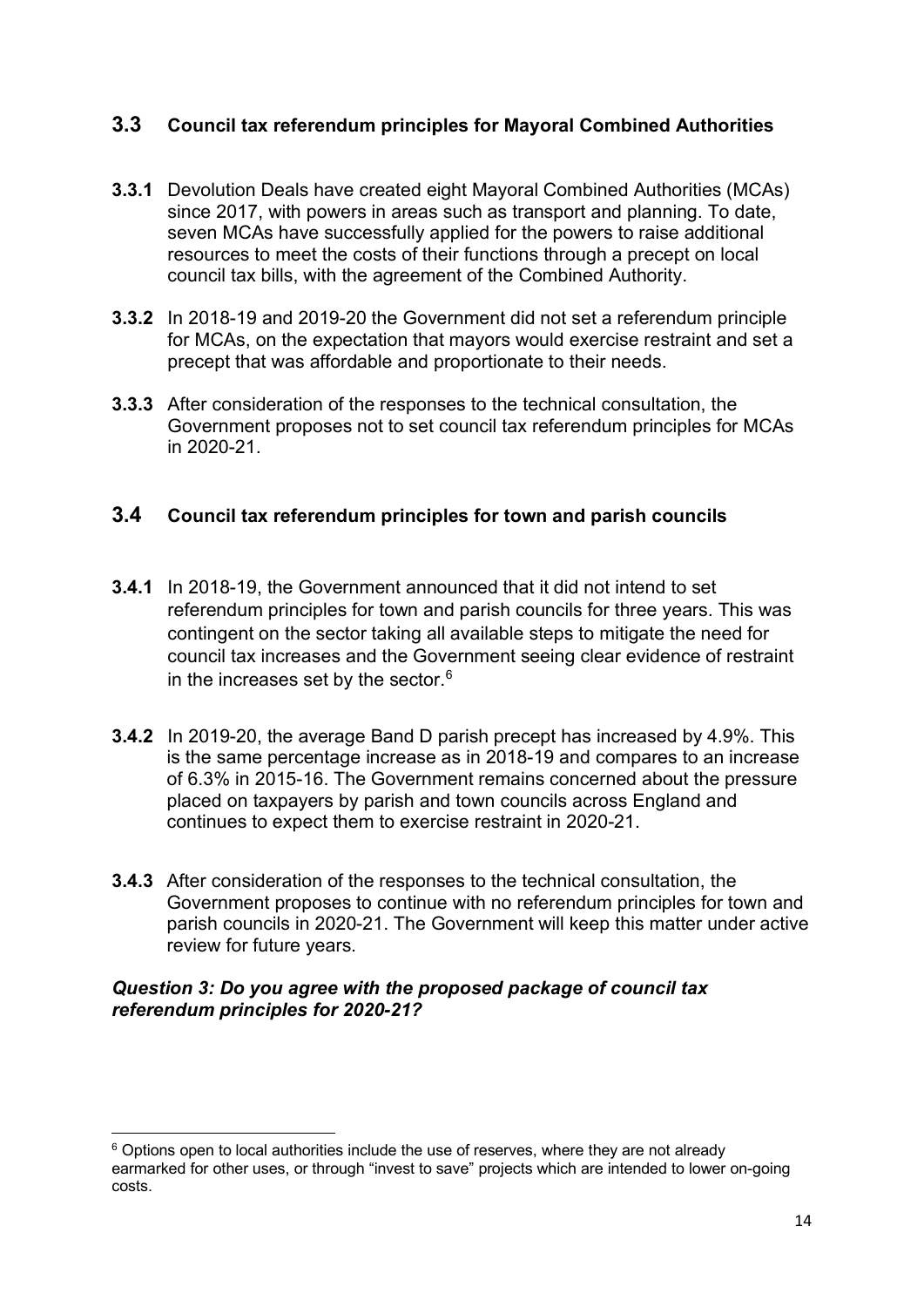## **3.5 Council tax referendum principles for Police and Crime Commissioners**

**3.5.1** The Government is minded to set a council tax referendum principle for Police and Crime Commissioners, as well as the Greater Manchester and London Mayors who are responsible for police services in their areas. Further information about police funding for 2020-21 will be provided as part of the police funding settlement process.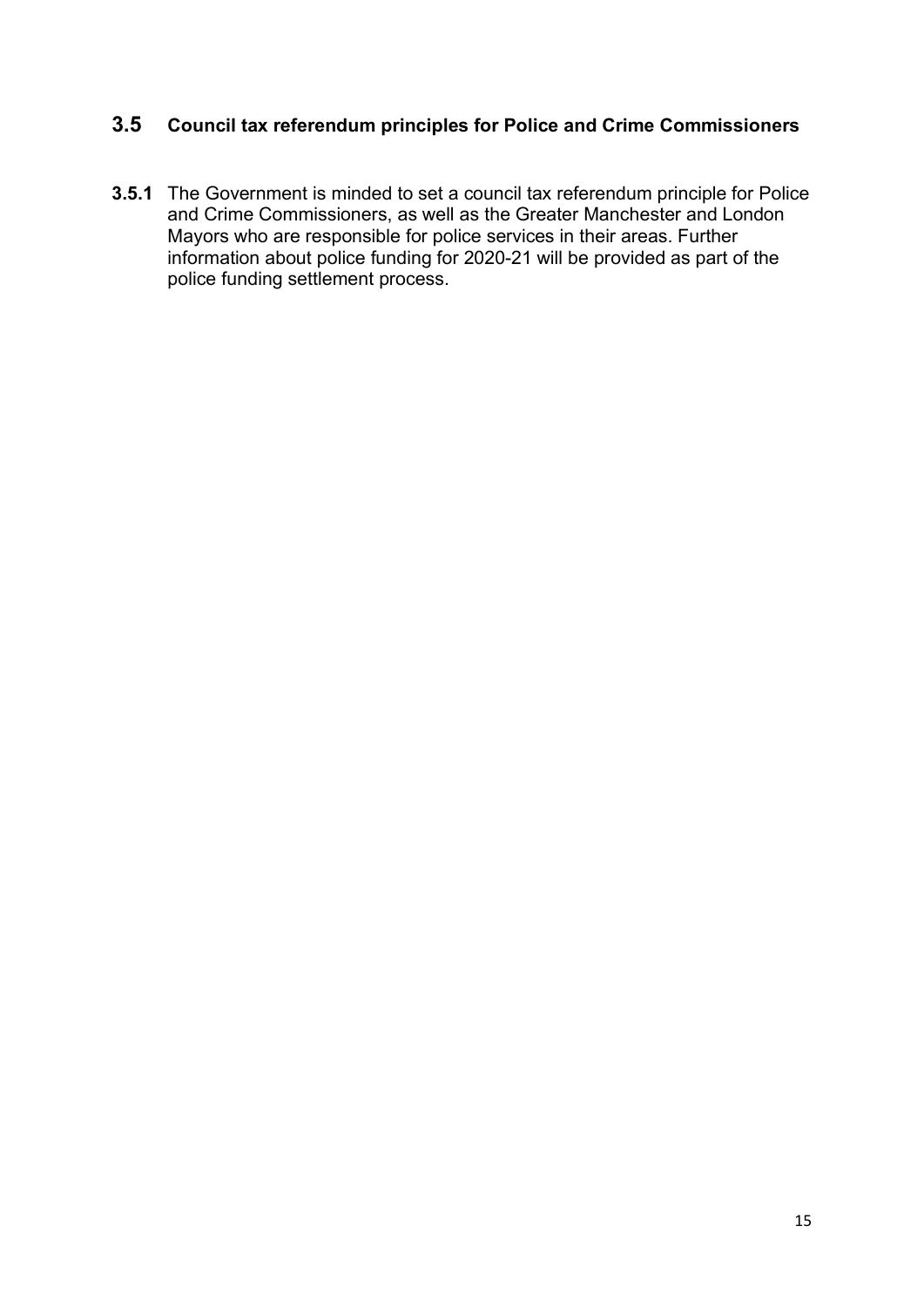## 4. Distribution of additional resources

## **4.1 Social care funding**

**4.1.1** The Government is committed to addressing social care pressures. At Spring Budget 2017, an additional £2 billion over three years was provided for adult social care. In addition, at Autumn Budget 2018, the Government announced £650 million extra funding in 2019-20 for local authorities to help deliver the services communities need and to support the most vulnerable residents.

### **4.2 Social Care Grant**

- **4.2.1** At the technical consultation, the Government proposed a new Social Care Grant of £1.41 billion for adult and children's services for 2020-21. Of this, £410 million is a direct continuation of 2019-20 Social Care Support Grant, with an injection of £1 billion of new funding from Spending Review 2019.
- **4.2.2** After considering the representations received during the technical consultation, the Government now confirms its proposal to use the Adult Social Care Relative Needs Formula as the basis for distributing the Social Care Support Grant.
- **4.2.3** The Government will make £1.26 billion of direct allocations and proposes to use the remaining £150 million to equalise the impact of the distribution of the Adult Social Care council tax precept, using the current improved Better Care Fund equalisation methodology. An explanation of the methodology as well as a table of proposed Social Care Grant allocations is set out in Annex C.
- **4.2.4** The Government proposes that this grant will not be ringfenced, and conditions or reporting requirements will not be attached. In particular, it will be for local authorities to determine how much of it should be spent on adult social care and how much should be spent on children's social care.
- **4.2.5** For further information on the representations received in the technical consultation, please refer to sections 30-36 of the summary of responses document.

#### *Question 4: Do you agree with the Government's proposals for the Social Care Grant in 2020-21?*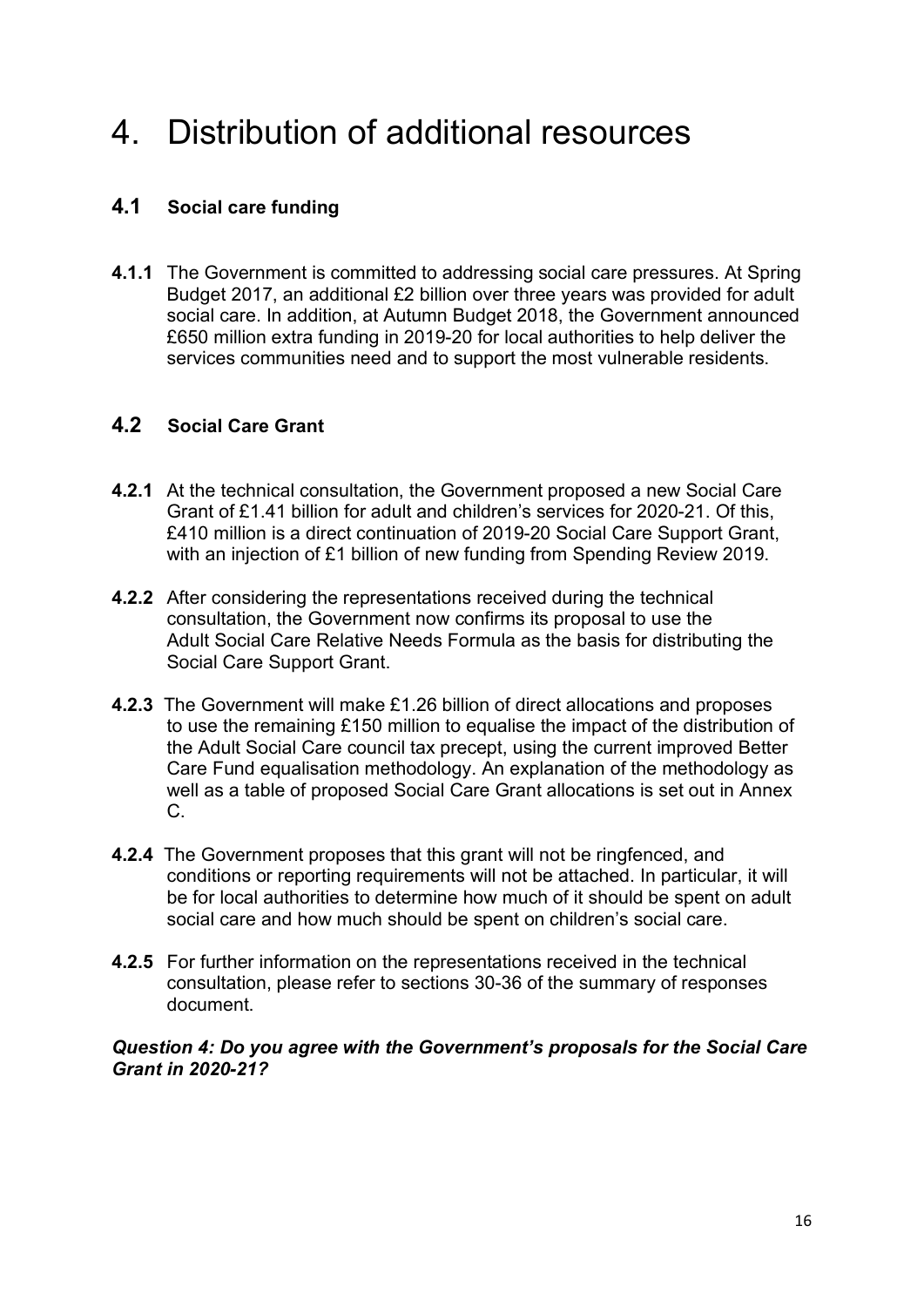## **4.3 Improved Better Care Fund**

- **4.3.1** The purpose of the improved Better Care Fund (iBCF) is to meet adult social care needs, reduce pressure on the NHS, and ensure that the local social care provider market is supported.
- **4.3.2** The iBCF was first announced in Spending Review 2015 and is paid as a direct grant to local government, with a condition that it is pooled into the Better Care Fund (BCF). The iBCF grant allocations were increased at Spring Budget 2017 with an additional £2 billion funding. This additional funding was also pooled into the Better Care Fund over the period 2017-18 to 2019-20.
- **4.3.3** Following the technical consultation, the Government proposes to continue existing iBCF funding at 2019-20 levels (£1.837 billion), using the same methodology as in 2019-20. The condition that the iBCF must be pooled into the Better Care Fund will continue in 2020-21.
- **4.3.4** In 2019-20, the Government provided £240 million through a Winter Pressures Grant which was ringfenced for use by local authorities to alleviate winter pressures on the NHS. The Government proposes that, in 2020-21, this £240 million will not be ringfenced for that purpose. It will instead be incorporated into the iBCF and allocated using the existing Adult Social Care Relative Needs Formula, as in 2019-20.
- **4.3.5** The summary of responses document provides further details on the responses to the technical consultation surrounding the Government's proposals for iBCF in 2020-21, in paragraphs 37-41.

#### *Question 5: Do you agree with the Government's proposals for iBCF in 2020- 21?*

### **4.4 Better Care Fund 2020-21**

- **4.4.1** As stated in the technical consultation, the Government remains committed to integrating health and social care and can confirm that the Better Care Fund (BCF) will continue in 2020-21. As well as announcing continued iBCF funding, the Spending Round announced that the NHS contribution to adult social care through the BCF will increase by 3.4% in real terms in 2020-21.
- **4.4.3** Details of the BCF for 2020-21 will be issued in due course.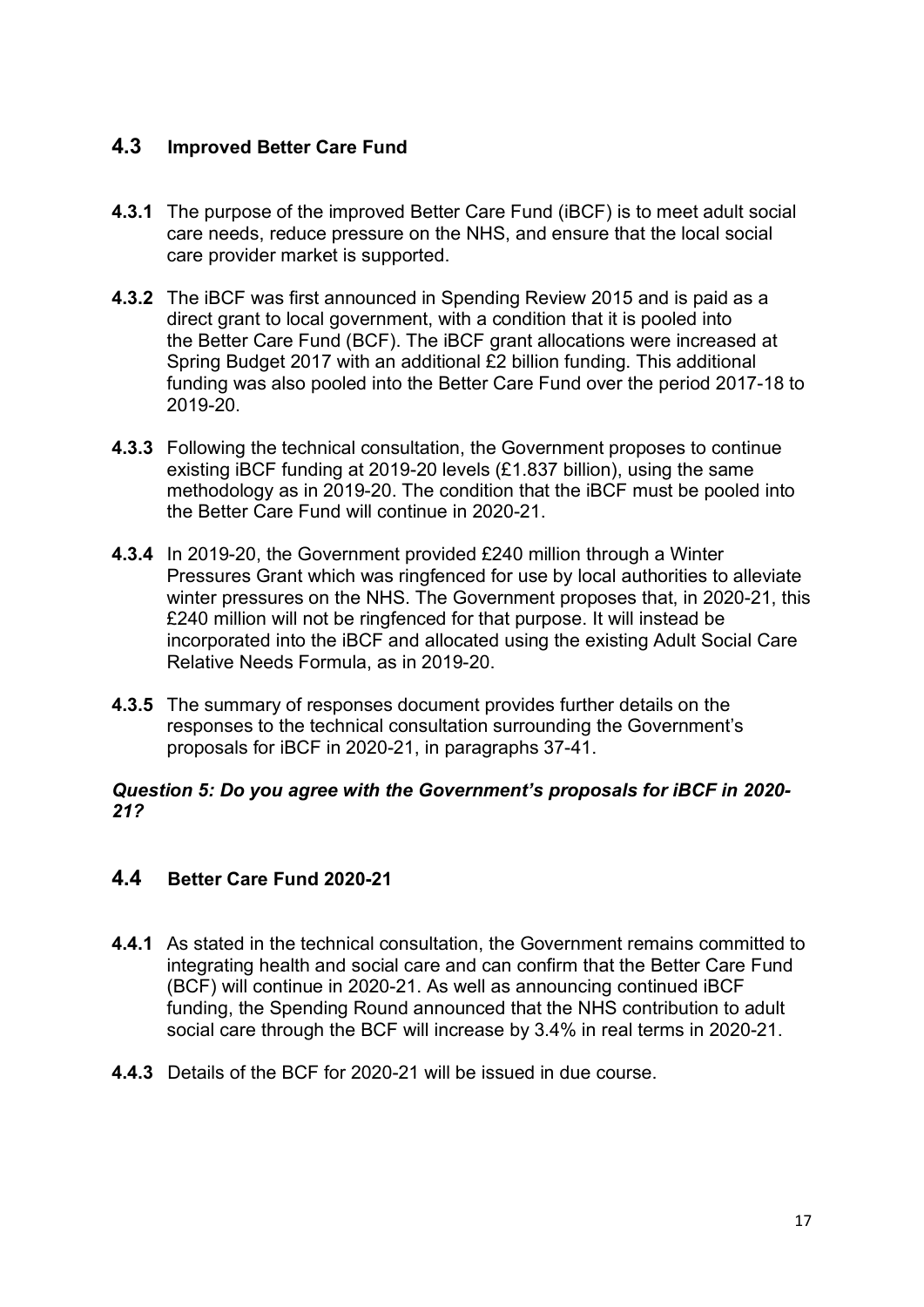### **4.5 New Homes Bonus**

#### *Background*

- **4.5.1** The New Homes Bonus was introduced in 2011 to provide an incentive for local authorities to encourage housing growth in their areas. With the addition of this year's allocations, £8.8 billion has been allocated to local authorities through this fund to reward additional housing supply.
- **4.5.2** Although it was successful in encouraging authorities to support housing growth, New Homes Bonus did not originally reward those authorities who are the most open to growth. In December 2016, following consultation, the Government announced reforms to New Homes Bonus as follows:
	- reducing the number of years New Homes Bonus payments are made (legacy payments) from 6 to 5 years in 2017-18 and to 4 years from 2018-19; and
	- introducing a national baseline for housing growth of 0.4% of council tax base (weighted by band) from 2017-18, below which New Homes Bonus will not be paid.

*New Homes Bonus in 2020-21*

- **4.5.3** At the technical consultation, the Government proposed the following for the New Homes Bonus scheme in 2020-21:
	- retaining the £900 million top-slice of Revenue Support Grant to fund New Homes Bonus payments;
	- a new round of allocations for 2020-21, allocated in line with previous years; and
	- making no legacy payments on these new allocations, but making legacy payments on allocations from earlier years.
- **4.5.4** Due to a continued upwards trend for house building, in the technical consultation the Government indicated that decisions on the payments baseline for 2020-21 would be made following the publication of council tax base statistics in November.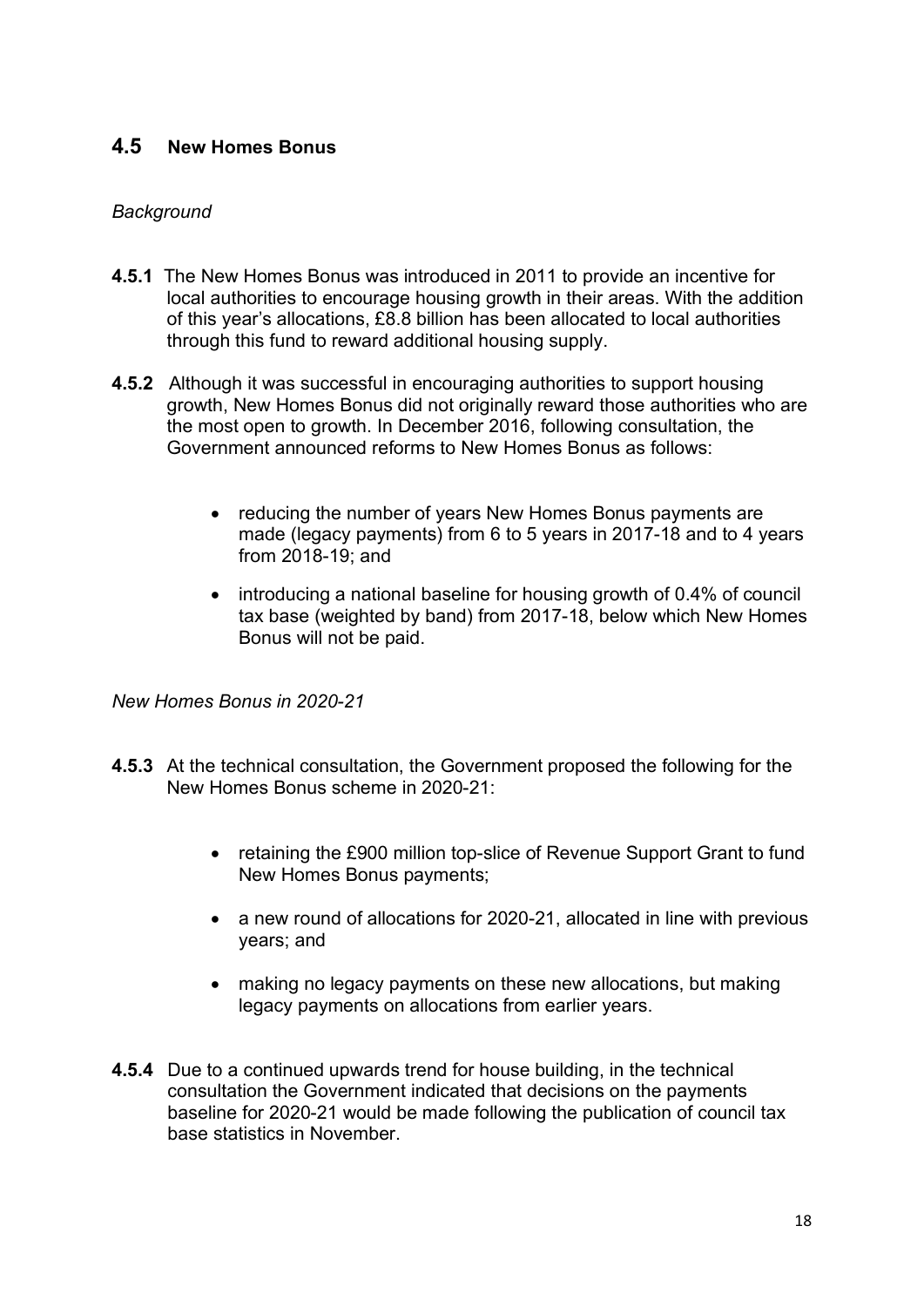- **4.5.5** After careful consideration of the responses to the technical consultation and the additional housing stock numbers reported through the council tax base data, the Government has decided not to make any change to the payments baseline, and this will remain at 0.4% for the 2020-21 allocations.
- **4.5.6** Provisional New Homes Bonus allocations for 2019-20 are being announced alongside this provisional settlement. Based on the most recent council tax base data available, the cost of Bonus payments relating to 2020-21 is forecast to be £284 million. Combining this with the cost of legacy payments provides an estimated total Bonus payment of £907 million in 2020-21, with an estimated £7 million from departmental resources.
- **4.5.7** Details of the provisional allocations, and how the allocations have been calculated, can be found here:

[https://www.gov.uk/government/collections/provisional-local-government](https://www.gov.uk/government/collections/provisional-local-government-finance-settlement-england-2020-to-2021)[finance-settlement-england-2020-to-2021](https://www.gov.uk/government/collections/provisional-local-government-finance-settlement-england-2020-to-2021)

**4.5.8** For details of the responses to the technical consultation, please see paragraphs 42-45 of the summary of responses document.

*Question 6: Do you agree with the Government's proposal to fund the New Homes Bonus in 2020-21 with the planned £900 million from Revenue Support Grant, with additional funding being secured from departmental resources, and to allocate the funds in line with previous years but with no legacy payments?*

## **4.7 Rural Services Delivery Grant**

- **4.7.1** In recognition of additional cost pressures in rural areas, the Government proposes to roll-forward 2019-20 allocations of Rural Services Delivery Grant, totalling £81 million.
- **4.7.2** Allocations in 2019-20 were distributed to the top quartile of local authorities on the basis of the 'super-sparsity' indicator, which ranks authorities by the proportion of the population which is scattered widely, using Census data and weighted towards the authorities with the sparsest populations.
- **4.7.3** In consideration of the near even split of technical consultation responses to this question, and in the interests of stability of funding in a year in which the Government is proposing to roll forward the previous settlement, the Government has decided to include this proposal as part of the provisional local government finance settlement for 2020-21.

#### *Question 7: Do you agree with the Government's proposed approach to paying £81 million Rural Services Delivery Grant in 2020-21 to the upper quartile of local authorities, based on the super-sparsity indicator?*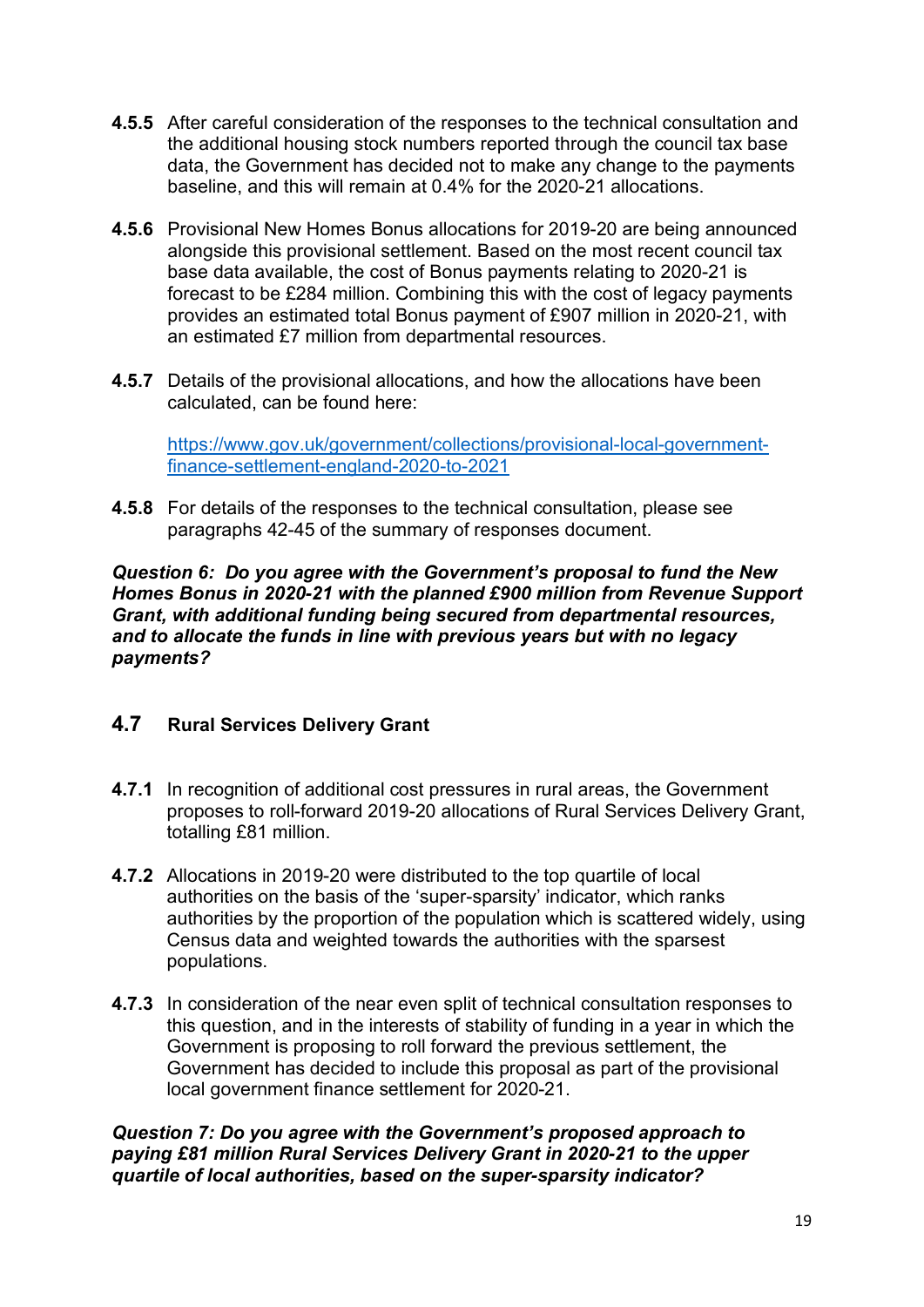## 5. Equalities impacts of these proposals

## **5.1 Draft Equality Statement**

**5.1.1** In the 2020-21 local government finance settlement technical consultation, we sought views on the impact of the proposals for the 2020-21 settlement on persons who share a protected characteristic. A draft assessment of the impact of the 2020-21 local government finance settlement has been published alongside this consultation document at:

[https://www.gov.uk/government/collections/provisional-local-government-finance](https://www.gov.uk/government/collections/provisional-local-government-finance-settlement-england-2020-to-2021)[settlement-england-2020-to-2021](https://www.gov.uk/government/collections/provisional-local-government-finance-settlement-england-2020-to-2021)

*Question 8: Do you have any comments on the impact of the proposals for the 2020-21 settlement outlined in this consultation document on persons who share a protected characteristic, and on the draft equality statement published alongside this consultation document? Please provide evidence to support your comments.*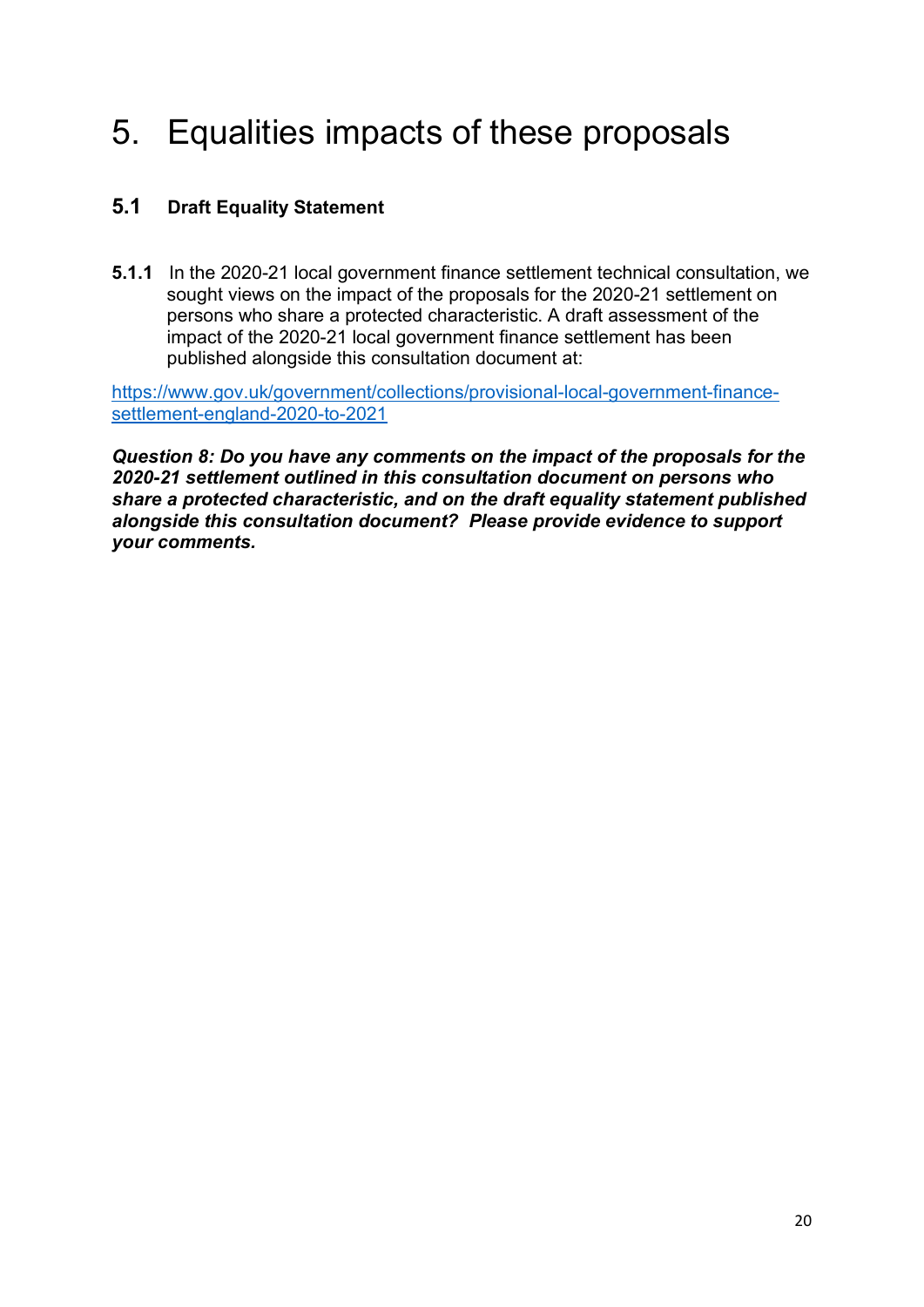## Annex A: Privacy notice

### **Personal data**

The following is to explain your rights and give you the information you are be entitled to under the Data Protection Act 2018.

Note that this section only refers to your personal data (your name address and anything that could be used to identify you personally) not the content of your response to the consultation.

#### **1. The identity of the data controller and contact details of our Data Protection Officer**

The Ministry of Housing, Communities and Local Government (MHCLG) is the data controller. The Data Protection Officer can be contacted at [dataprotection@communities.gov.uk](mailto:dataprotection@communities.gov.uk)

#### **2. Why we are collecting your personal data**

Your personal data is being collected as an essential part of the consultation process, so that we can contact you regarding your response and for statistical purposes. We may also use it to contact you about related matters.

#### **3. Our legal basis for processing your personal data**

The Data Protection Act 2018 states that, as a government department, MHCLG may process personal data as necessary for the effective performance of a task carried out in the public interest. i.e. a consultation. This consultation fulfils mandatory statutory requirements to consult under sections 78(5), 78A(3) and paragraph 12 of Schedule 7B of the Local Government Finance Act 1988.

#### **4. With whom we will be sharing your personal data**

Other Government Departments including:

- Attorney General's Office
- Cabinet Office
- Department for Business, Energy and Industrial Strategy
- Department for Digital, Culture, Media and Sport
- Department for Education Department for Environment
- Food and Rural Affairs
- Department for Exiting the European Union
- Department for International Development
- Department for International Trade
- Department for Transport
- Department for Work and Pensions
- Department of Health and Social Care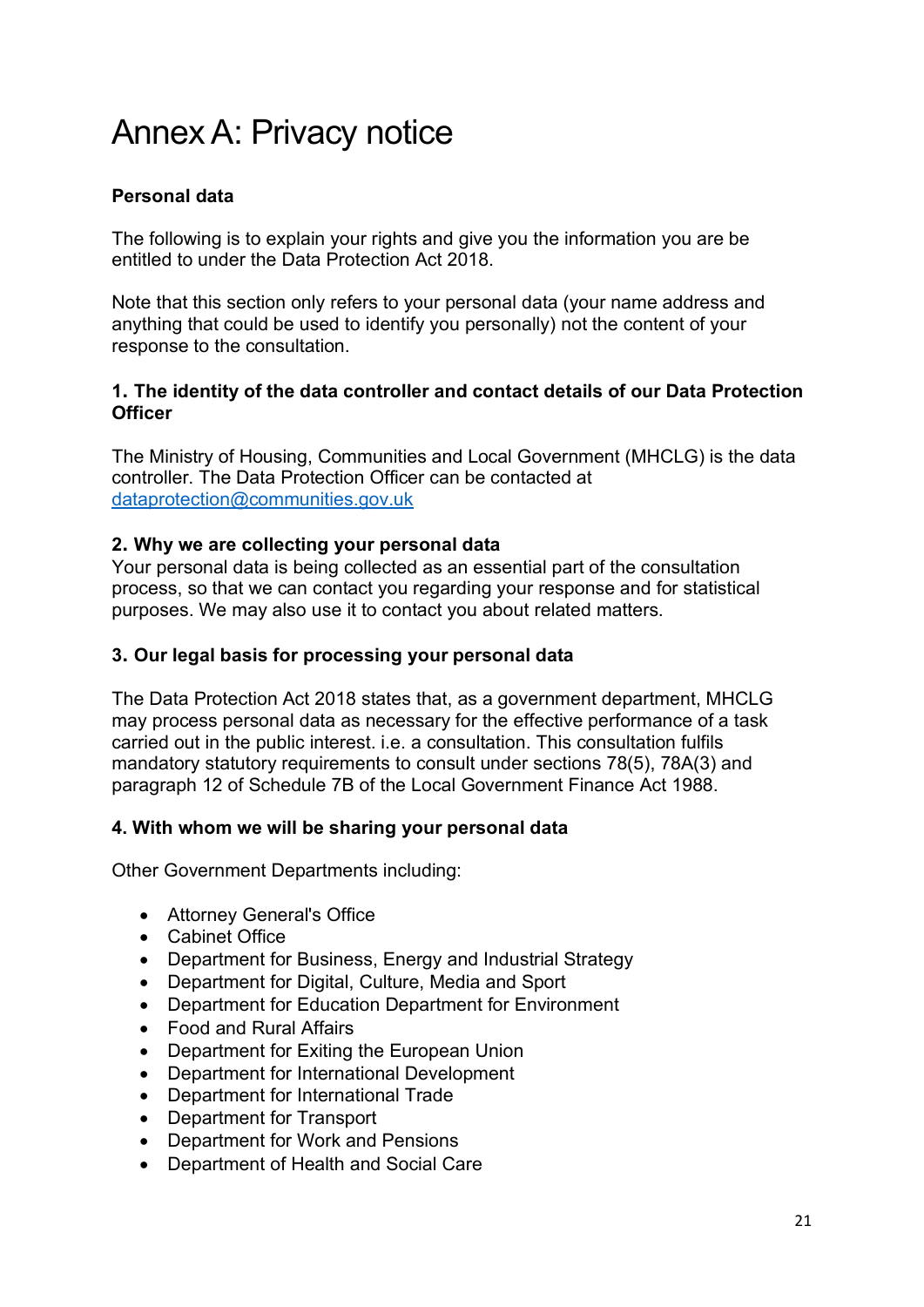- Foreign and Commonwealth Office
- Her Majesty's Treasury
- Home Office
- Ministry of Defence
- Ministry of Justice
- Northern Ireland Office
- Office of the Advocate General for Scotland
- Office of the Leader of the House of Commons
- Office of the Leader of the House of Lords
- Scotland Office UK
- Export Finance
- Wales Office

#### **5. For how long we will keep your personal data, or criteria used to determine the retention period.**

Your personal data will be held for two years from the closure of the consultation.

## **6. Your rights, e.g. access, rectification, erasure**

The data we are collecting is your personal data, and you have considerable say over what happens to it. You have the right:

- a. to see what data we have about you
- b. to ask us to stop using your data, but keep it on record
- c. to ask to have all or some of your data deleted or corrected
- d. to lodge a complaint with the independent Information Commissioner (ICO) if

you think we are not handling your data fairly or in accordance with the law. You can contact the ICO at [https://ico.org.uk/,](https://ico.org.uk/) or telephone 0303 123 1113.

#### **7. Your personal data will not be sent overseas.**

**8. Your personal data will not be used for any automated decision making.** 

**9. Your personal data will be stored in a secure government IT system.**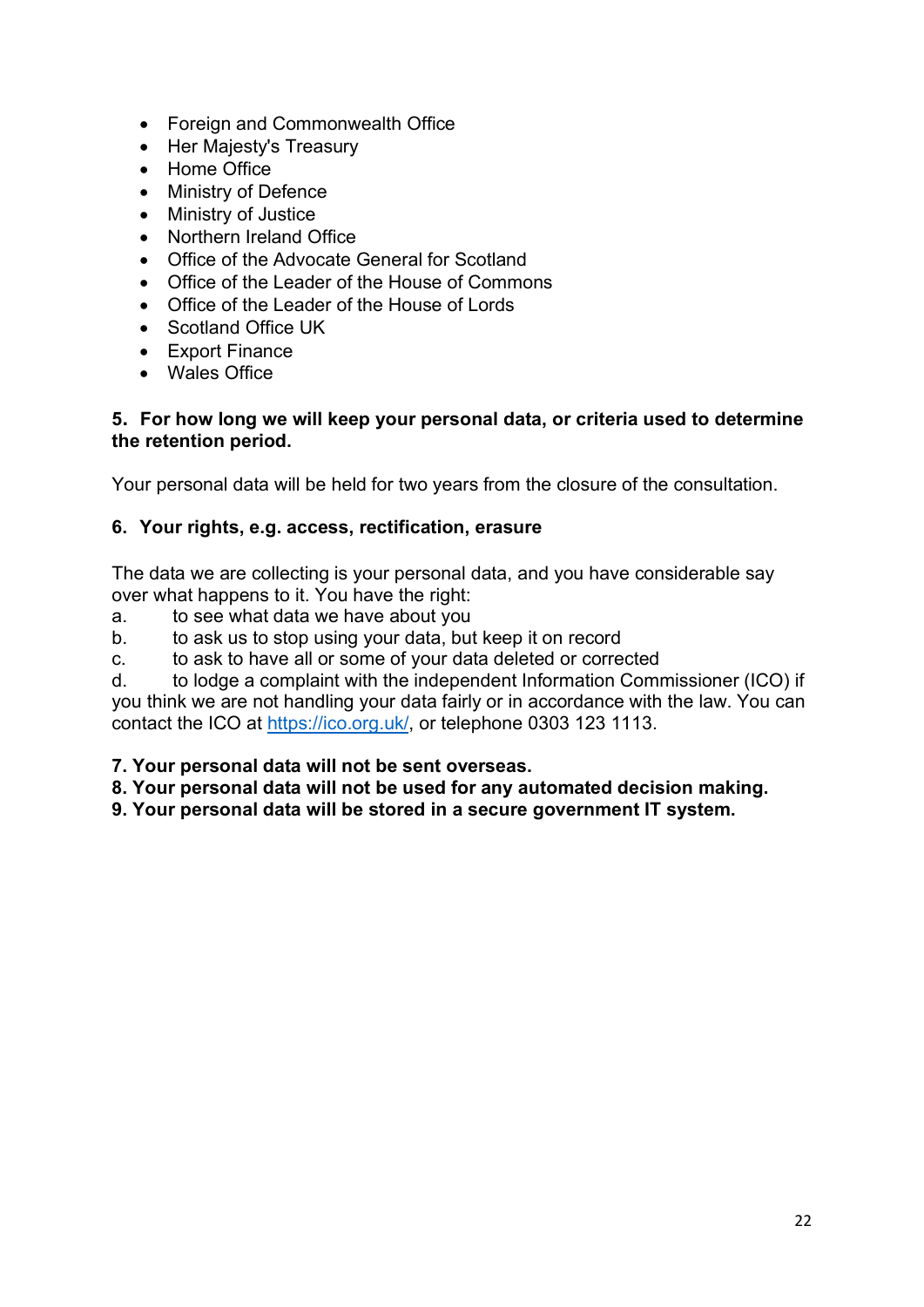## Annex B: Address details & list of consultation questions

If the pro-forma link is inoperable, written responses may be sent by email or post to:

[LGFsettlement@communities.gov.uk](mailto:LGFsettlement@communities.gov.uk)

or

Local Government Finance Settlement Team Ministry of Housing, Communities and Local Government 2nd floor, Fry Building 2 Marsham Street London SW1P 4DF

When replying to this consultation please confirm whether you are replying as an individual or submitting an official response on behalf of an organisation and include:

─ your name,

- ─ your position (if applicable),
- ─ the name of organisation (if applicable),
- ─ an address (including post-code),
- ─ an email address, and
- ─ a contact telephone number

*Question 1: Do you agree with the Government's proposed methodology for the distribution of Revenue Support Grant in 2020-21?*

*Question 2: Do you agree with the Government's proposal to eliminate negative RSG?*

*Question 3: Do you agree with the proposed package of council tax referendum principles for 2020-21?*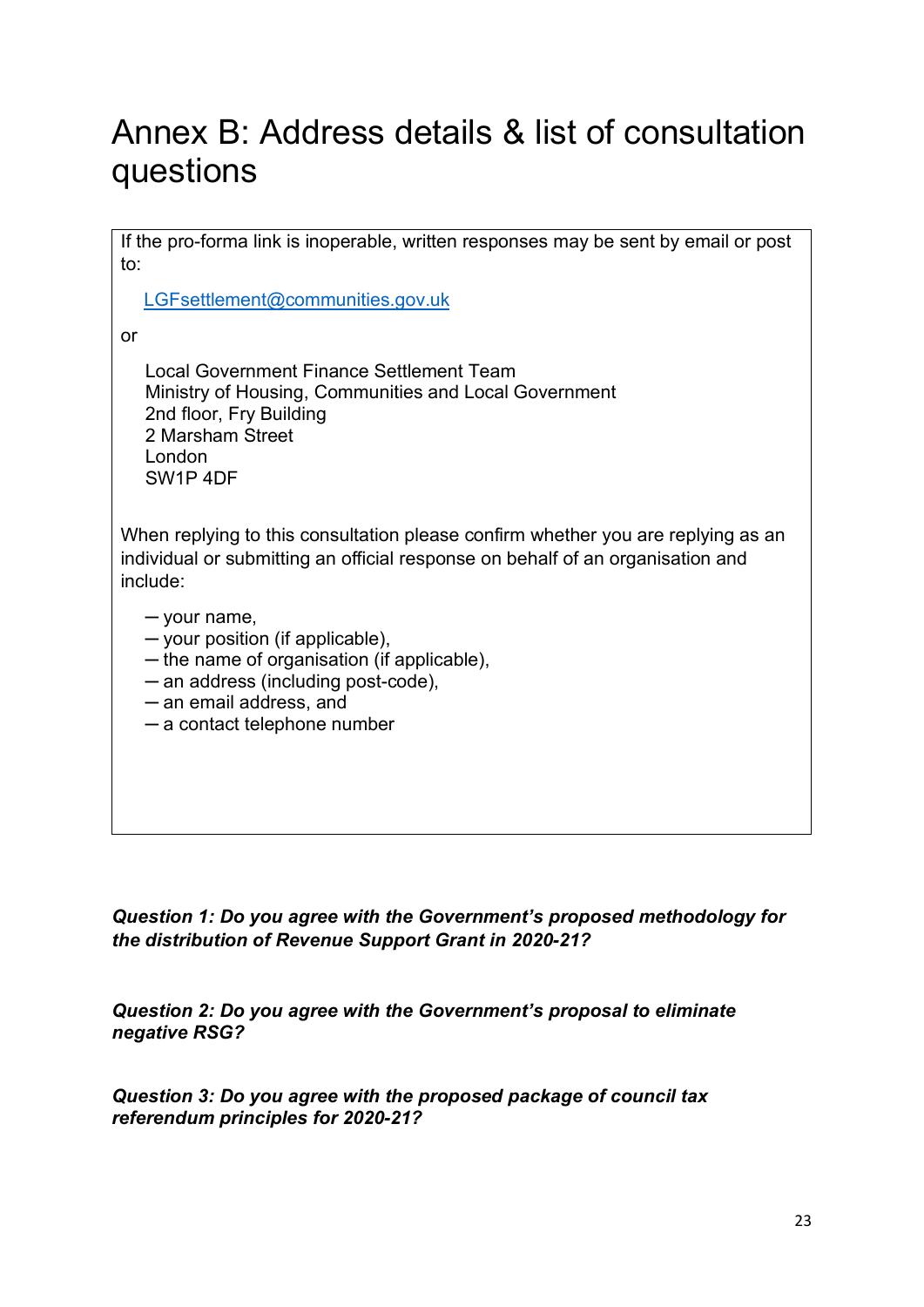*Question 4: Do you agree with the Government's proposals for the Social Care Grant in 2020-21?*

*Question 5: Do you agree with the Government's proposals for iBCF in 2020- 21?*

*Question 6: Do you agree with the Government's proposal to fund the New Homes Bonus in 2020-21 with the planned £900 million from Revenue Support Grant, with additional funding being secured from departmental resources, and to allocate the funds in line with previous years but with no legacy payments?*

*Question 7: Do you agree with the Government's proposed approach to paying £81 million Rural Services Delivery Grant in 2020-21 to the upper quartile of local authorities, based on the super-sparsity indicator?*

*Question 8: Do you have any comments on the impact of the proposals for the 2020-21 settlement outlined in this consultation document on persons who share a protected characteristic, and on the draft equality statement published alongside this consultation document? Please provide evidence to support your comments.*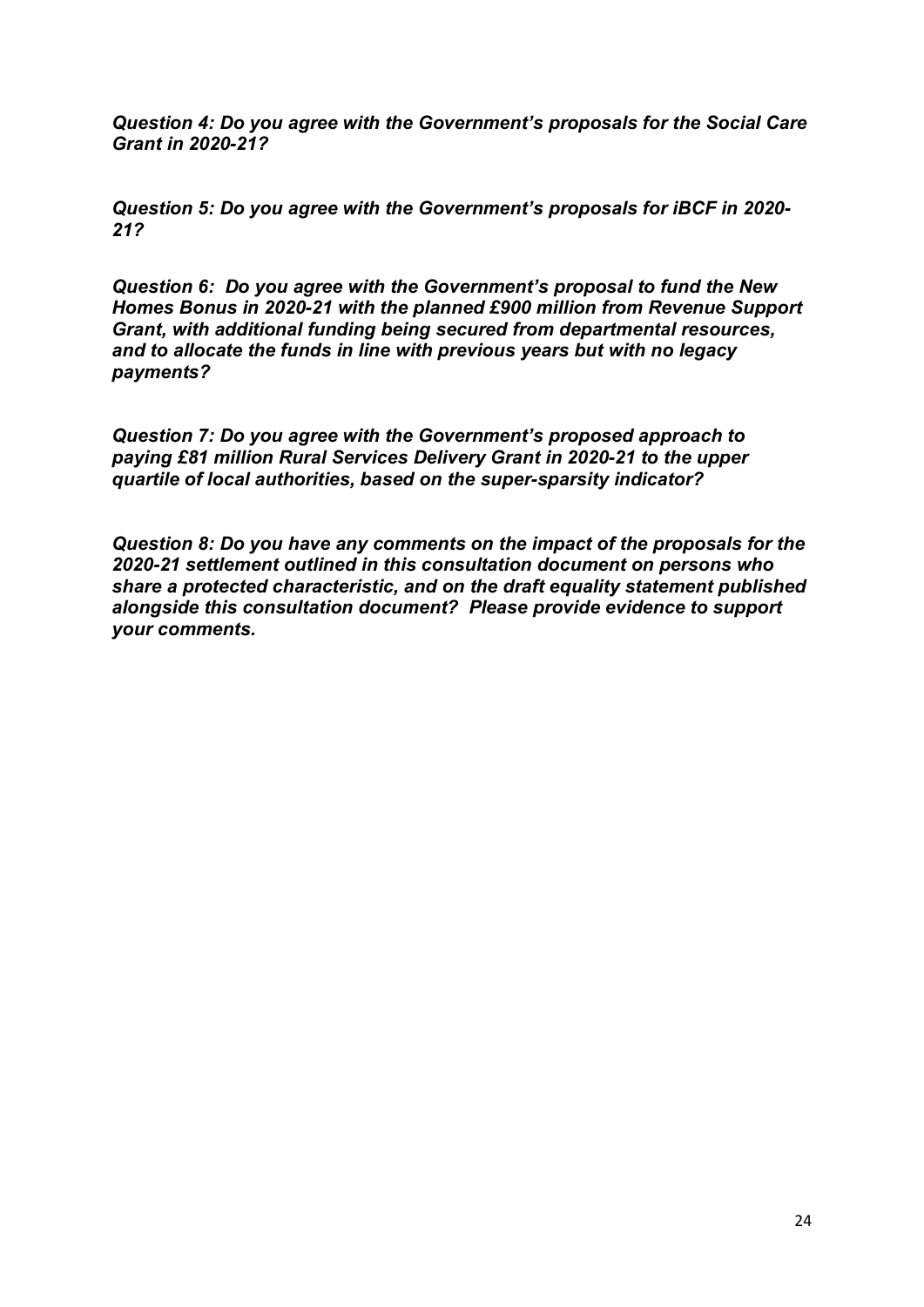## Annex C: Social Care Grant provisional allocations and equalisation methodology

The proposed equalisation methodology for Social Care Grant in 2020-21 is based on identifying the total potential new resource for social care to be equalised. 

This is the sum of the additional grant funding to be used for equalisation (in this case £150m) plus the total potential increase in council tax precept income in that year as a result of the proposed 2% Adult Social Care precept referendum principle (approximately £500 million). This amount is then allocated between authorities on the basis of the Relative Needs Formula. 

The amount for each local authority is then reduced by its potential council tax precept income. 

The resulting figure is then essentially that authority's share of the equalisation amount (£150 million). 

However, for a small number of authorities, the precept income exceeds the needs share, and in these cases the equalisation component of the grant is set to zero and the authority concerned retains the potential council tax resources in excess of their calculated needs share. 

This results in turn in a grant total for equalisation which exceeds £150 million; to reduce this to the required level, the grant payments for each authority are reduced, by amounts in proportion to the figure for each authority. The resulting amounts are shown in the second column of the table below and are added to the other grant components to give the overall total. From this, all authorities receive over 97% of their needs-based share of the total new resources.

As signalled in the technical consultation, these provisional figures have been updated to reflect the effect of local authority restructuring and proposed Alternative Notional Amounts on the council tax levels of restructuring authorities.

| Social Care Grant 2020-21: Provisional Allocations |                                                                                   |                                                                     |                                                                                       |                                                               |  |
|----------------------------------------------------|-----------------------------------------------------------------------------------|---------------------------------------------------------------------|---------------------------------------------------------------------------------------|---------------------------------------------------------------|--|
| <b>Authority</b>                                   | <b>Element used</b><br>to equalise<br>for 2% ASC<br>precept<br>flexibility<br>(£) | Remaining<br>new funding,<br>using 2013-14<br><b>ASC RNF</b><br>(£) | <b>Rollover of</b><br>2019-20<br><b>Social Care</b><br><b>Support</b><br>Grant<br>(£) | <b>Total</b><br>2020-21<br><b>Social Care</b><br>Grant<br>(£) |  |
| <b>England</b>                                     | 150,000,000                                                                       | 850,000,000                                                         | 410,000,000                                                                           | 1,410,000,000                                                 |  |
|                                                    |                                                                                   |                                                                     |                                                                                       |                                                               |  |
| Barking and Dagenham                               | 1,077,136                                                                         | 3,233,759                                                           | 1,559,813                                                                             | 5,870,708                                                     |  |
| <b>Barnet</b>                                      | 243,641                                                                           | 5,126,523                                                           | 2,472,794                                                                             | 7,842,958                                                     |  |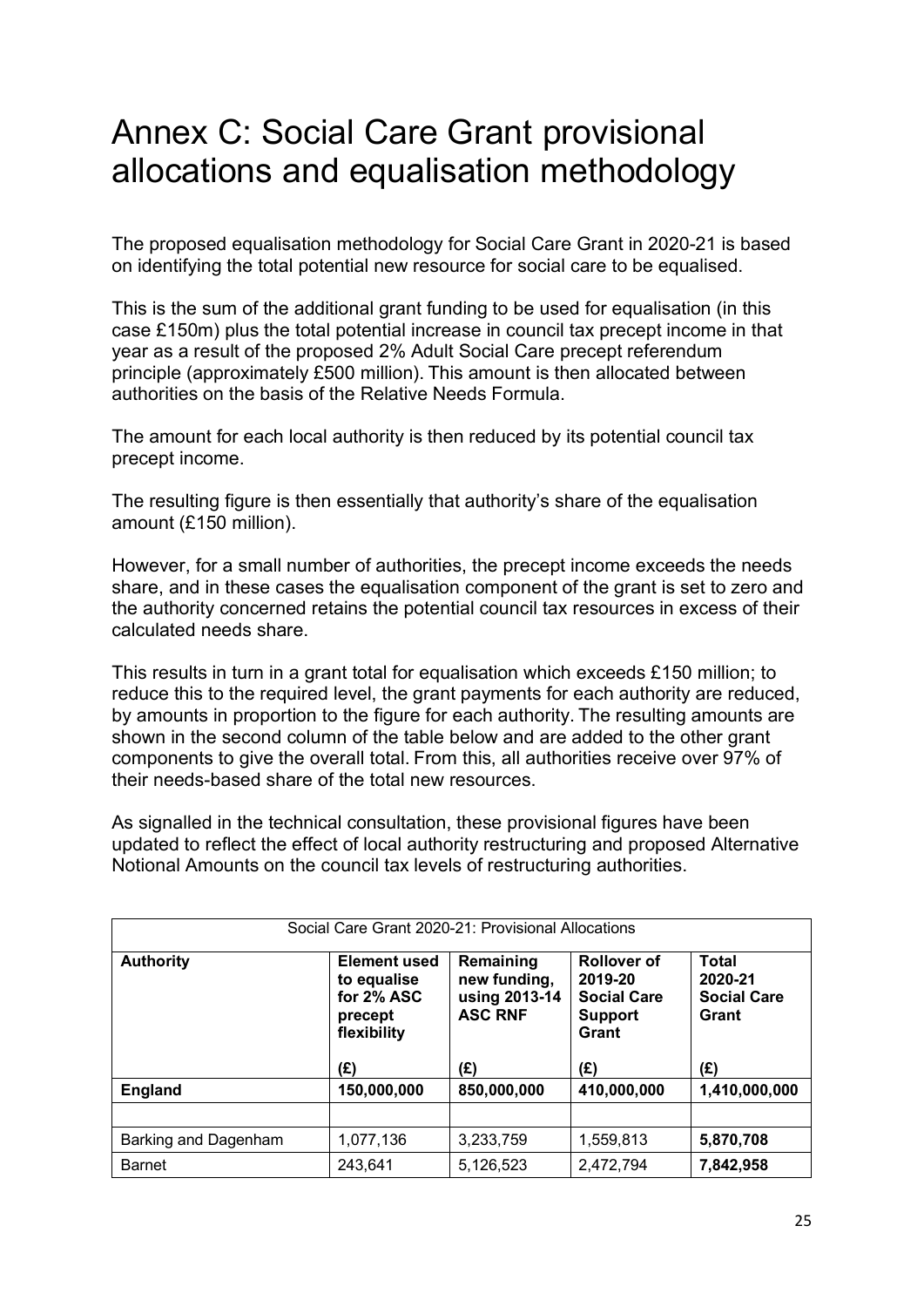| Barnsley                              | 1,291,870 | 4,386,003  | 2,115,602  | 7,793,475  |
|---------------------------------------|-----------|------------|------------|------------|
| Bath & North East Somerset            | 99,124    | 2,584,541  | 1,246,661  | 3,930,326  |
| <b>Bedford</b>                        |           | 2,198,710  | 1,060,554  | 3,259,264  |
| Bexley                                | 232,632   | 3,287,993  | 1,585,973  | 5,106,598  |
| Birmingham                            | 7,344,771 | 19,834,379 | 9,567,171  | 36,746,322 |
| <b>Blackburn with Darwen</b>          | 911,504   | 2,707,308  | 1,305,878  | 4,924,690  |
| Blackpool                             | 1,177,472 | 3,200,550  | 1,543,795  | 5,921,817  |
| <b>Bolton</b>                         | 1,342,899 | 4,923,279  | 2,374,758  | 8,640,937  |
| Bournemouth Christchurch<br>and Poole | 445,961   | 6,197,541  | 2,985,959  | 9,629,461  |
| <b>Bracknell Forest</b>               |           | 1,281,502  | 618,136    | 1,899,638  |
| <b>Bradford</b>                       | 2,024,642 | 8,135,950  | 3,924,399  | 14,084,991 |
| <b>Brent</b>                          | 1,000,126 | 4,756,589  | 2,294,354  | 8,051,069  |
| <b>Brighton &amp; Hove</b>            | 364,398   | 4,351,504  | 2,098,961  | 6,814,863  |
| <b>Bristol</b>                        | 1,026,196 | 7,183,796  | 3,465,125  | 11,675,117 |
| <b>Bromley</b>                        |           | 4,216,196  | 2,033,694  | 6,249,890  |
| <b>Buckinghamshire Council</b>        |           | 5,919,253  | 2,855,169  | 8,774,422  |
| <b>Bury</b>                           | 481,770   | 2,892,518  | 1,395,214  | 4,769,502  |
| Calderdale                            | 562,076   | 3,260,518  | 1,572,720  | 5,395,314  |
| Cambridgeshire                        | 221,713   | 8,231,033  | 3,970,263  | 12,423,009 |
| Camden                                | 1,089,140 | 4,553,741  | 2,196,510  | 7,839,390  |
| <b>Central Bedfordshire</b>           |           | 3,066,985  | 1,479,369  | 4,546,354  |
| <b>Cheshire East</b>                  |           | 5,137,675  | 2,478,173  | 7,615,848  |
| Cheshire West & Chester               | 183,920   | 5,196,400  | 2,506,499  | 7,886,819  |
| City of London                        |           | 172,800    | 83,351     | 256,151    |
| Cornwall                              | 1,378,186 | 9,893,235  | 4,772,031  | 16,043,452 |
| Coventry                              | 1,287,752 | 5,493,344  | 2,649,731  | 9,430,827  |
| Croydon                               | 75,109    | 4,963,076  | 2,393,954  | 7,432,139  |
| Cumbria                               | 1,815,110 | 8,879,744  | 4,283,171  | 14,978,025 |
| Darlington                            | 321,147   | 1,774,984  | 856,169    | 2,952,300  |
| Derby                                 | 1,020,114 | 4,067,849  | 1,962,139  | 7,050,102  |
| Derbyshire                            | 2,897,340 | 12,846,708 | 6,196,648  | 21,940,697 |
| Devon                                 | 1,388,573 | 12,663,344 | 6,108,201  | 20,160,118 |
| Doncaster                             | 1,635,240 | 5,347,491  | 2,579,378  | 9,562,109  |
| Dorset Council                        |           | 6,044,757  | 2,919,150  | 8,963,907  |
| Dudley                                | 1,573,892 | 5,530,739  | 2,667,768  | 9,772,399  |
| Durham                                | 2,833,605 | 9,995,914  | 4,821,558  | 17,651,077 |
| Ealing                                | 924,385   | 5,020,555  | 2,421,679  | 8,366,618  |
| East Riding of Yorkshire              | 439,595   | 5,121,138  | 2,470,196  | 8,030,929  |
| East Sussex                           | 1,055,842 | 9,157,513  | 4,417,153  | 14,630,508 |
| Enfield                               | 848,703   | 4,599,334  | 2,218,502  | 7,666,539  |
| Essex                                 | 2,174,623 | 20,964,875 | 10,112,469 | 33,251,967 |
| Gateshead                             | 1,110,756 | 4,013,716  | 1,936,028  | 7,060,500  |
| Gloucestershire                       | 702,946   | 8,960,361  | 4,322,057  | 13,985,364 |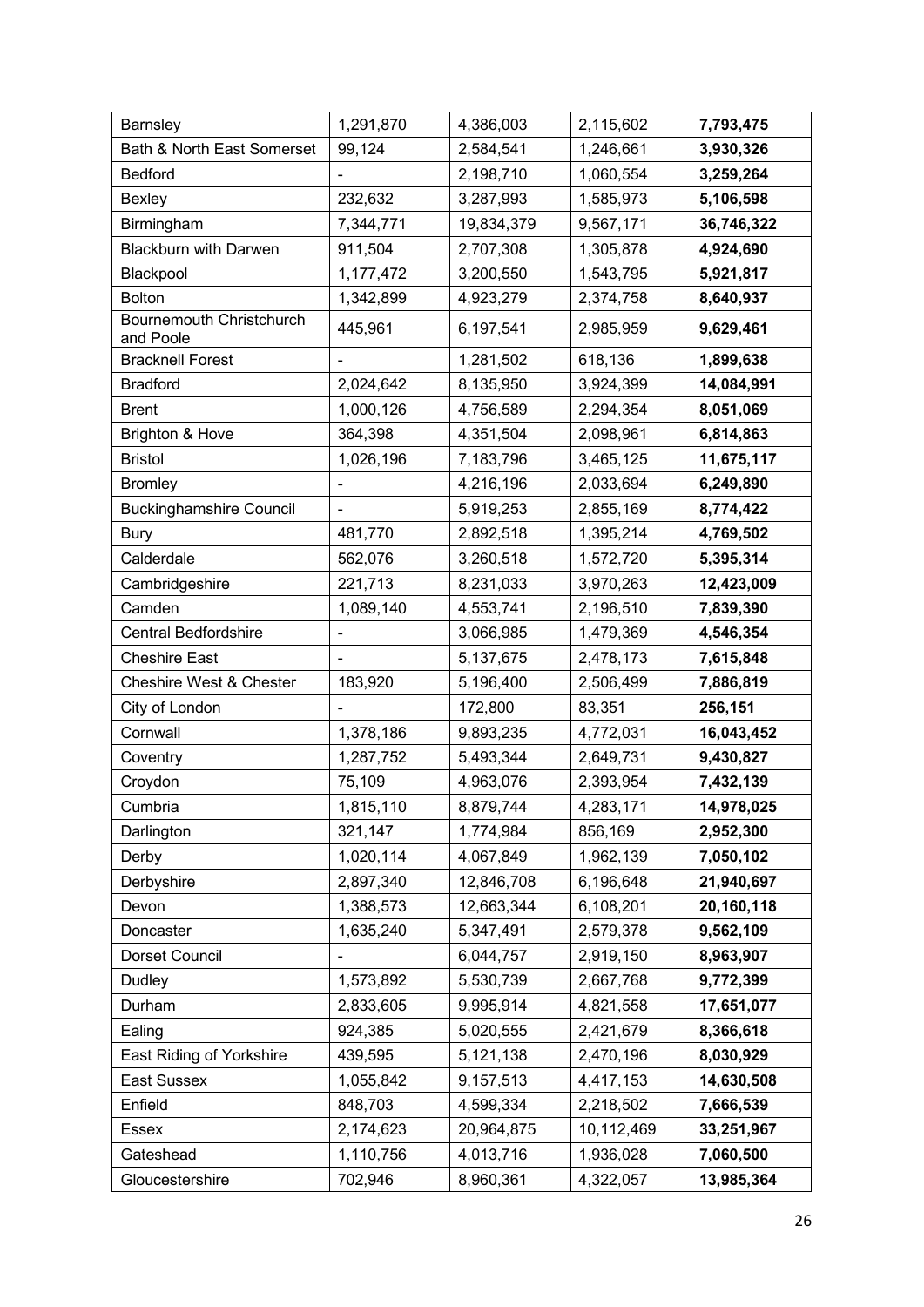| Greenwich               | 1,434,158 | 4,711,396  | 2,272,556   | 8,418,110  |
|-------------------------|-----------|------------|-------------|------------|
| Hackney                 | 1,911,290 | 4,976,053  | 2,400,214   | 9,287,557  |
| Halton                  | 651,482   | 2,263,593  | 1,091,851   | 4,006,926  |
| Hammersmith and Fulham  | 1,134,384 | 3,252,600  | 1,568,901   | 5,955,885  |
| Hampshire               |           | 16,838,843 | 8,122,265   | 24,961,108 |
| Haringey                | 930,722   | 4,066,550  | 1,961,512   | 6,958,784  |
| Harrow                  | 47,276    | 3,434,809  | 1,656,790   | 5,138,875  |
| Hartlepool              | 468,046   | 1,774,812  | 856,086     | 3,098,944  |
| Havering                | 170,512   | 3,561,794  | 1,718,042   | 5,450,348  |
| Herefordshire           | 251,853   | 3,118,840  | 1,504,382   | 4,875,075  |
| Hertfordshire           |           | 14,642,720 | 7,062,959   | 21,705,679 |
| Hillingdon              | 430,458   | 3,687,256  | 1,778,559   | 5,896,273  |
| Hounslow                | 523,379   | 3,539,335  | 1,707,209   | 5,769,924  |
| Isle of Wight Council   | 300,908   | 2,714,387  | 1,309,293   | 4,324,588  |
| Isles of Scilly         | 629       | 44,841     | 21,630      | 67,100     |
| Islington               | 1,430,704 | 4,554,190  | 2,196,727   | 8,181,621  |
| Kensington and Chelsea  | 542,466   | 3,069,937  | 1,480,793   | 5,093,196  |
| Kent                    | 2,003,471 | 21,832,371 | 10,530,908  | 34,366,750 |
| Kingston upon Hull      | 1,996,416 | 5,145,840  | 2,482,111   | 9,624,367  |
| Kingston upon Thames    |           | 2,030,009  | 979,181     | 3,009,190  |
| <b>Kirklees</b>         | 1,266,501 | 6,587,080  | 3, 177, 297 | 11,030,878 |
| Knowsley                | 1,412,912 | 3,460,406  | 1,669,137   | 6,542,455  |
| Lambeth                 | 1,416,005 | 5,344,078  | 2,577,732   | 9,337,815  |
| Lancashire              | 4,446,004 | 19,543,454 | 9,426,843   | 33,416,301 |
| Leeds                   | 2,272,625 | 11,725,500 | 5,655,829   | 19,653,954 |
| Leicester               | 1,726,071 | 5,573,657  | 2,688,470   | 9,988,197  |
| Leicestershire          | 349,079   | 8,550,459  | 4,124,339   | 13,023,877 |
| Lewisham                | 1,252,929 | 4,844,582  | 2,336,798   | 8,434,310  |
| Lincolnshire            | 2,803,312 | 11,928,156 | 5,753,581   | 20,485,049 |
| Liverpool               | 4,002,162 | 10,473,090 | 5,051,726   | 19,526,978 |
| Luton                   | 549,655   | 2,791,275  | 1,346,380   | 4,687,310  |
| Manchester              | 3,567,075 | 9,442,260  | 4,554,502   | 17,563,837 |
| Medway                  | 253,018   | 3,534,127  | 1,704,697   | 5,491,842  |
| Merton                  | 131,225   | 2,648,847  | 1,277,679   | 4,057,751  |
| Middlesbrough           | 838,046   | 2,684,362  | 1,294,810   | 4,817,218  |
| <b>Milton Keynes</b>    | 62,238    | 3,216,109  | 1,551,300   | 4,829,647  |
| Newcastle upon Tyne     | 1,666,509 | 5,315,442  | 2,563,919   | 9,545,870  |
| Newham                  | 2,101,400 | 5,200,629  | 2,508,539   | 9,810,568  |
| Norfolk                 | 2,817,176 | 14,799,485 | 7,138,575   | 24,755,236 |
| North East Lincolnshire | 693,415   | 2,761,473  | 1,332,004   | 4,786,892  |
| North Lincolnshire      | 519,828   | 2,694,922  | 1,299,903   | 4,514,652  |
| North Somerset          | 250,601   | 3,272,307  | 1,578,407   | 5,101,315  |
| North Tyneside          | 794,100   | 3,651,730  | 1,761,423   | 6,207,253  |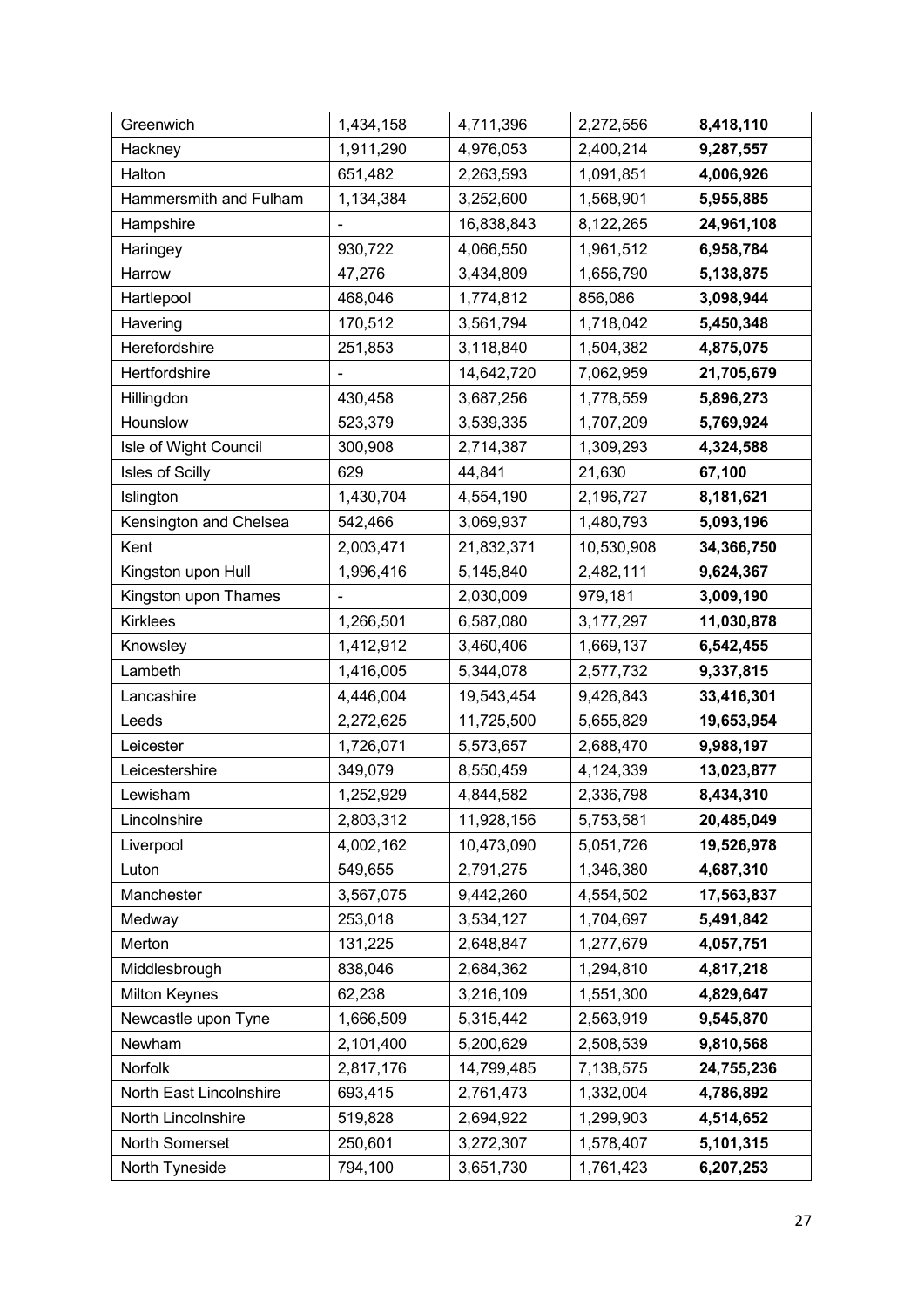| North Yorkshire             | 324,512                  | 8,583,586    | 4,140,318 | 13,048,417 |
|-----------------------------|--------------------------|--------------|-----------|------------|
| Northamptonshire            | 1,040,103                | 9,623,090    | 4,641,726 | 15,304,918 |
| Northumberland              | 457,651                  | 5,388,477    | 2,599,148 | 8,445,276  |
| Nottingham                  | 1,655,030                | 5,489,681    | 2,647,964 | 9,792,675  |
| Nottinghamshire             | 1,869,769                | 12,491,707   | 6,025,412 | 20,386,888 |
| Oldham                      | 1,062,235                | 3,975,005    | 1,917,355 | 6,954,595  |
| Oxfordshire                 |                          | 8,115,922    | 3,914,739 | 12,030,661 |
| Peterborough                | 512,707                  | 2,810,883    | 1,355,838 | 4,679,429  |
| Plymouth                    | 1,111,629                | 4,547,870    | 2,193,679 | 7,853,178  |
| Portsmouth                  | 716,845                  | 3,153,561    | 1,521,129 | 5,391,535  |
| Reading                     |                          | 2,016,987    | 972,900   | 2,989,887  |
| Redbridge                   | 538,806                  | 3,952,416    | 1,906,459 | 6,397,681  |
| <b>Redcar and Cleveland</b> | 631,638                  | 2,550,797    | 1,230,384 | 4,412,819  |
| Richmond upon Thames        |                          | 2,340,482    | 1,128,938 | 3,469,420  |
| Rochdale                    | 1,106,456                | 3,925,436    | 1,893,446 | 6,925,338  |
| Rotherham                   | 1,330,446                | 4,764,558    | 2,298,199 | 8,393,203  |
| Rutland                     |                          | 480,676      | 231,855   | 712,531    |
| Salford                     | 1,206,504                | 4,666,741    | 2,251,016 | 8,124,261  |
| Sandwell                    | 2,615,054                | 6,544,745    | 3,156,877 | 12,316,676 |
| Sefton                      | 1,309,240                | 5,400,635    | 2,605,012 | 9,314,887  |
| Sheffield                   | 2,660,723                | 9,581,141    | 4,621,492 | 16,863,357 |
| Shropshire                  | 565,286                  | 4,936,458    | 2,381,115 | 7,882,859  |
| Slough                      | 176,930                  | 1,825,563    | 880,565   | 2,883,058  |
| Solihull                    | 214,852                  | 3,082,511    | 1,486,858 | 4,784,221  |
| Somerset                    | 1,592,854                | 8,845,550    | 4,266,677 | 14,705,081 |
| South Gloucestershire       |                          | 3,311,620    | 1,597,369 | 4,908,989  |
| South Tyneside              | 1,135,487                | 3,241,548    | 1,563,570 | 5,940,604  |
| Southampton                 | 871,259                  | 3,929,075    | 1,895,201 | 6,695,535  |
| Southend-on-Sea             | 534,851                  | 2,918,335    | 1,407,667 | 4,860,852  |
| Southwark                   | 1,768,968                | 5,562,710    | 2,683,190 | 10,014,868 |
| St Helens                   | 995,810                  | 3,410,114    | 1,644,878 | 6,050,802  |
| Staffordshire               | 2,244,360                | 12,544,457   | 6,050,856 | 20,839,673 |
| Stockport                   | 277,984                  | 4,544,721    | 2,192,160 | 7,014,865  |
| Stockton-on-Tees            | 430,650                  | 2,993,553    | 1,443,949 | 4,868,153  |
| Stoke-on-Trent              | 1,698,773                | 4,717,131    | 2,275,322 | 8,691,225  |
| Suffolk                     | 2,061,180                | 11,550,789   | 5,571,557 | 19,183,526 |
| Sunderland                  | 2,017,998                | 5,552,545    | 2,678,287 | 10,248,830 |
| Surrey                      | $\overline{\phantom{0}}$ | 14, 147, 673 | 6,824,172 | 20,971,845 |
| Sutton                      |                          | 2,611,208    | 1,259,524 | 3,870,732  |
| Swindon                     | $\overline{\phantom{0}}$ | 2,724,446    | 1,314,145 | 4,038,591  |
| Tameside                    | 1,138,354                | 4,087,211    | 1,971,478 | 7,197,043  |
| Telford and the Wrekin      | 672,504                  | 2,742,279    | 1,322,746 | 4,737,529  |
| Thurrock                    | 388,439                  | 2,316,974    | 1,117,599 | 3,823,011  |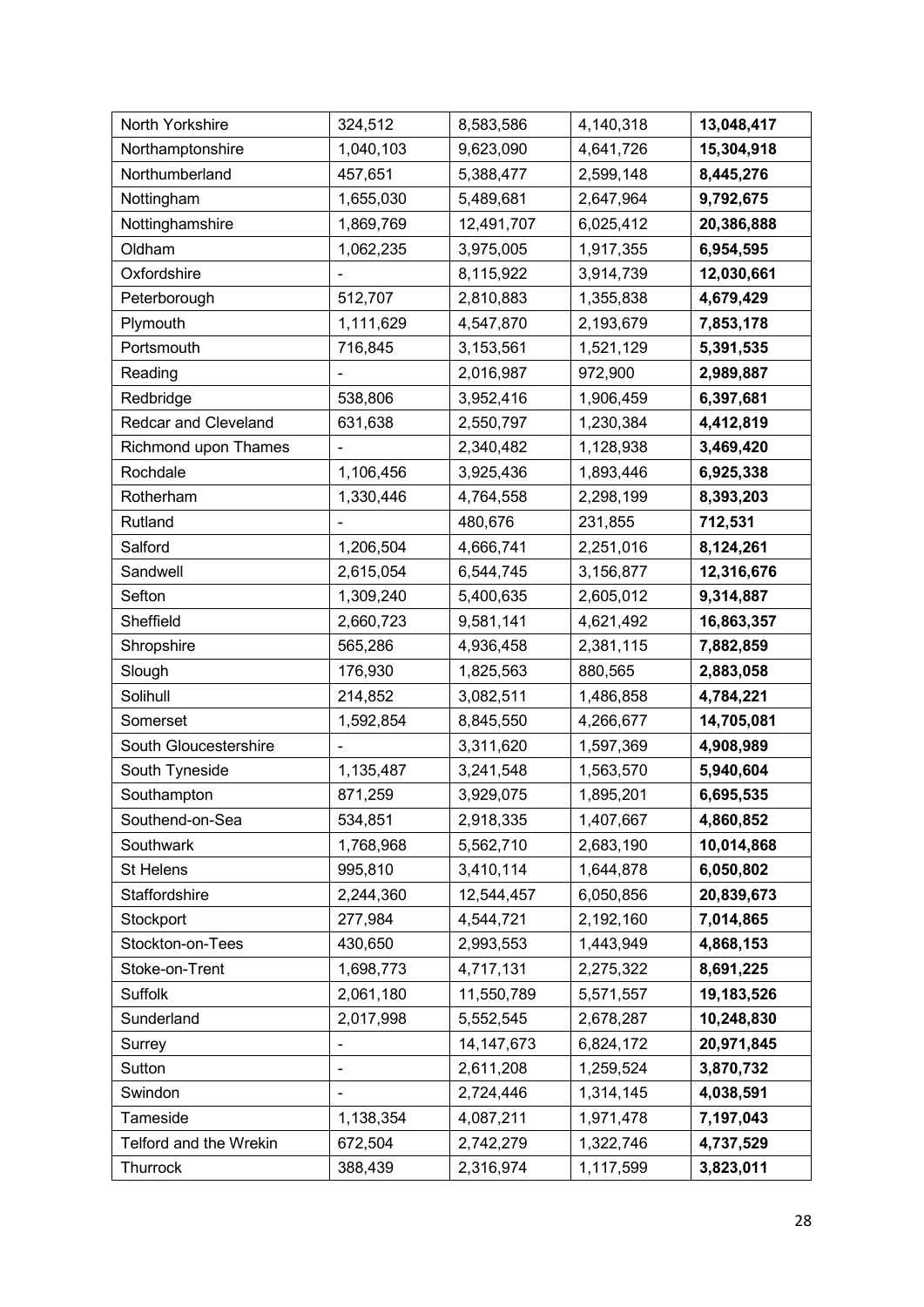| Torbay                 | 766,249        | 2,934,553  | 1,415,490 | 5,116,292  |
|------------------------|----------------|------------|-----------|------------|
| <b>Tower Hamlets</b>   | 1,676,076      | 5,188,416  | 2,502,648 | 9,367,141  |
| Trafford               | 492,676        | 3,349,371  | 1,615,579 | 5,457,625  |
| Wakefield              | 1,434,847      | 5,839,767  | 2,816,829 | 10,091,443 |
| Walsall                | 1,270,445      | 5,071,046  | 2,446,034 | 8,787,525  |
| <b>Waltham Forest</b>  | 729,435        | 3,855,784  | 1,859,849 | 6,445,069  |
| Wandsworth             | 2,073,740      | 4,595,157  | 2,216,487 | 8,885,384  |
| Warrington             | 230,346        | 2,917,403  | 1,407,218 | 4,554,968  |
| Warwickshire           | -              | 7,914,152  | 3,817,415 | 11,731,567 |
| <b>West Berkshire</b>  |                | 1,774,012  | 855,700   | 2,629,712  |
| West Sussex            |                | 11,699,725 | 5,643,397 | 17,343,122 |
| Westminster            | 2,208,622      | 4,686,189  | 2,260,397 | 9,155,207  |
| Wigan                  | 1,765,220      | 5,639,122  | 2,720,047 | 10,124,389 |
| Wiltshire              |                | 6,456,684  | 3,114,401 | 9,571,085  |
| Windsor and Maidenhead | $\blacksquare$ | 1,687,452  | 813,947   | 2,501,399  |
| Wirral                 | 1,810,647      | 6,376,310  | 3,075,632 | 11,262,590 |
| Wokingham              |                | 1,422,295  | 686,048   | 2,108,343  |
| Wolverhampton          | 1,467,403      | 4,875,024  | 2,351,482 | 8,693,909  |
| Worcestershire         | 983,581        | 8,445,547  | 4,073,734 | 13,502,862 |
| York                   | 130,876        | 2,591,794  | 1,250,159 | 3,972,829  |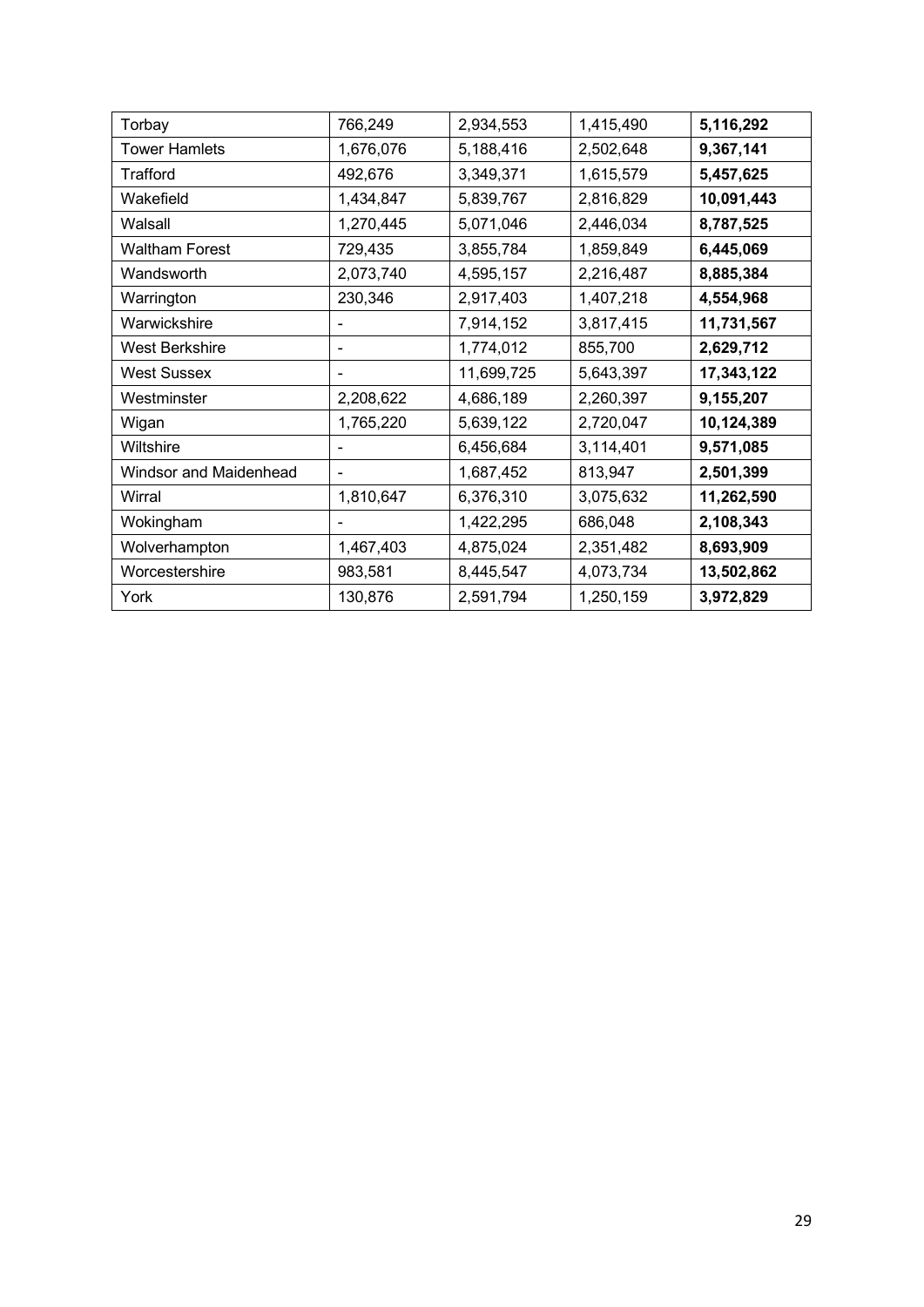## Annex D: Glossary of technical terms

## **Baseline Funding Level**

The amount of an individual local authority's 2013-14 Settlement Funding Assessment provided through the *local share* of the Estimated Business Rates Aggregate uprated each year by the change to the small business multiplier (in line with CPI in 2018-19, 2019-20 and 2020-21).

## **Better Care Fund (BCF)**

The Better Care Fund is jointly comprised of central Government and NHS funds. The NHS's contribution to the fund has been over £4 billion, growing in line with investment in the NHS. The BCF aims to improve joint working and promote partnerships in local health and social care.

## **Business Rates Baseline (BRB)**

An authority's BRB determined on an individual basis at the outset of the business rates retention scheme. It is calculated by dividing the *local share* of the Estimated Business Rates Aggregate (England) between billing authorities on the basis of their proportionate shares, before the payment of any major precepting authority share.

## **Business rates retention**

Business rates are a tax on non-domestic properties. Billing authorities have a responsibility to issue bills and collect rates in their areas. Since 2013-14, local government has retained 50% of its business rates – worth around £12.5 billion – which is distributed across the sector.

## **Central share**

The proportion of business rates not retained by local authorities.

## **Core Spending Power**

A measure of the revenue funding available for local authority services. This includes council tax; business rates; Revenue Support Grant; New Homes Bonus; adult social care grants; and, other grants.

## **Council tax referendum principles**

These mark levels of council tax increases (either in percentage or cash terms) above which a local authority must hold a referendum which allows residents to approve or veto the increase. The comparison is made between the authority's average band D council tax level for the current financial year and the proposed average band D for the next financial year.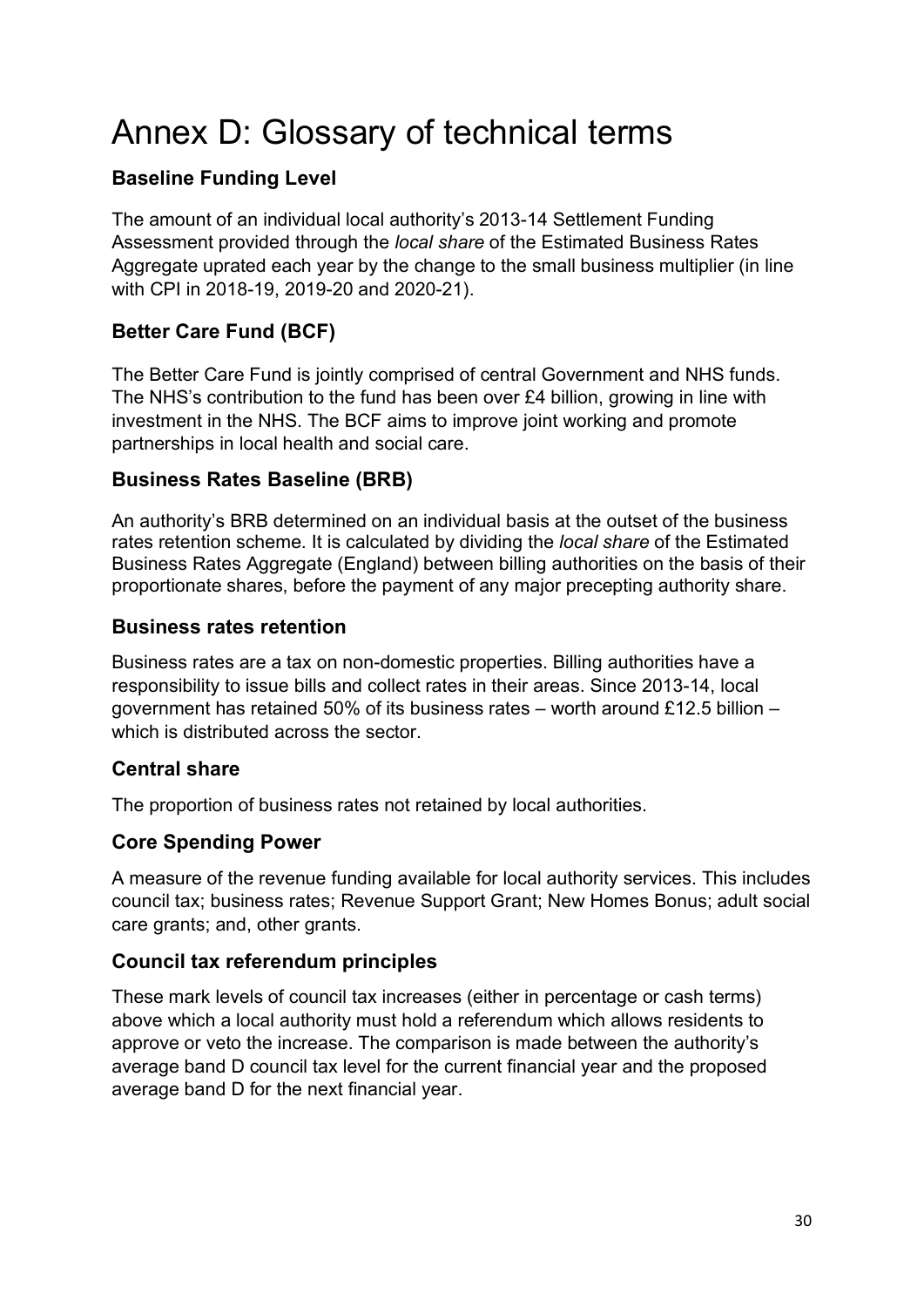## **Devolution Deals**

Introduced in 2014, Devolution Deals are a bespoke arrangement tailored to certain local authorities. Devolution Deals give local government greater powers and more autonomy over budgeting.

## **Equalisation**

The process through which a proportion of Social Care Grant funding is used to take account of the impact of the distribution of the Adult Social Care council tax precept.

## **Local Government Departmental Expenditure Limit (LG DEL)**

The departmental budget derived from central Government resources for the purposes of local government.

## **Local share**

The percentage share of locally collected business rates that is retained by local government.

## **New Homes Bonus**

The New Homes Bonus acts as an incentive to increase housing supply and spur growth. The level of funding for an area reflects additional housing supply in that area. Most authorities receive some form of New Homes Bonus funding from central Government.

#### **Precept**

A council tax charge from local authorities which do not issue bills themselves. These include county councils, police and crime commissioners, fire and rescue authorities, the Greater London Authority, combined authority mayors, and town and parish councils. Billing authorities – usually shire district councils or unitary authorities – collect council tax on behalf of precepting authorities and pass the proceeds to them.

## **Revenue Support Grant**

Billing and major precepting authorities receive Revenue Support Grant from central Government in addition to their local share of Business Rates Aggregate.

## **Rural Services Delivery Grant**

Funding provided in recognition of the possible additional costs of delivery services in sparsely populated areas.

#### **Safety net**

Mechanism to protect any authority which sees its business rates income drop, in any year, by more than 7.5% below their *baseline funding level* (with baseline funding levels being uprated by the small business rates multiplier for the purposes of assessing eligibility for support).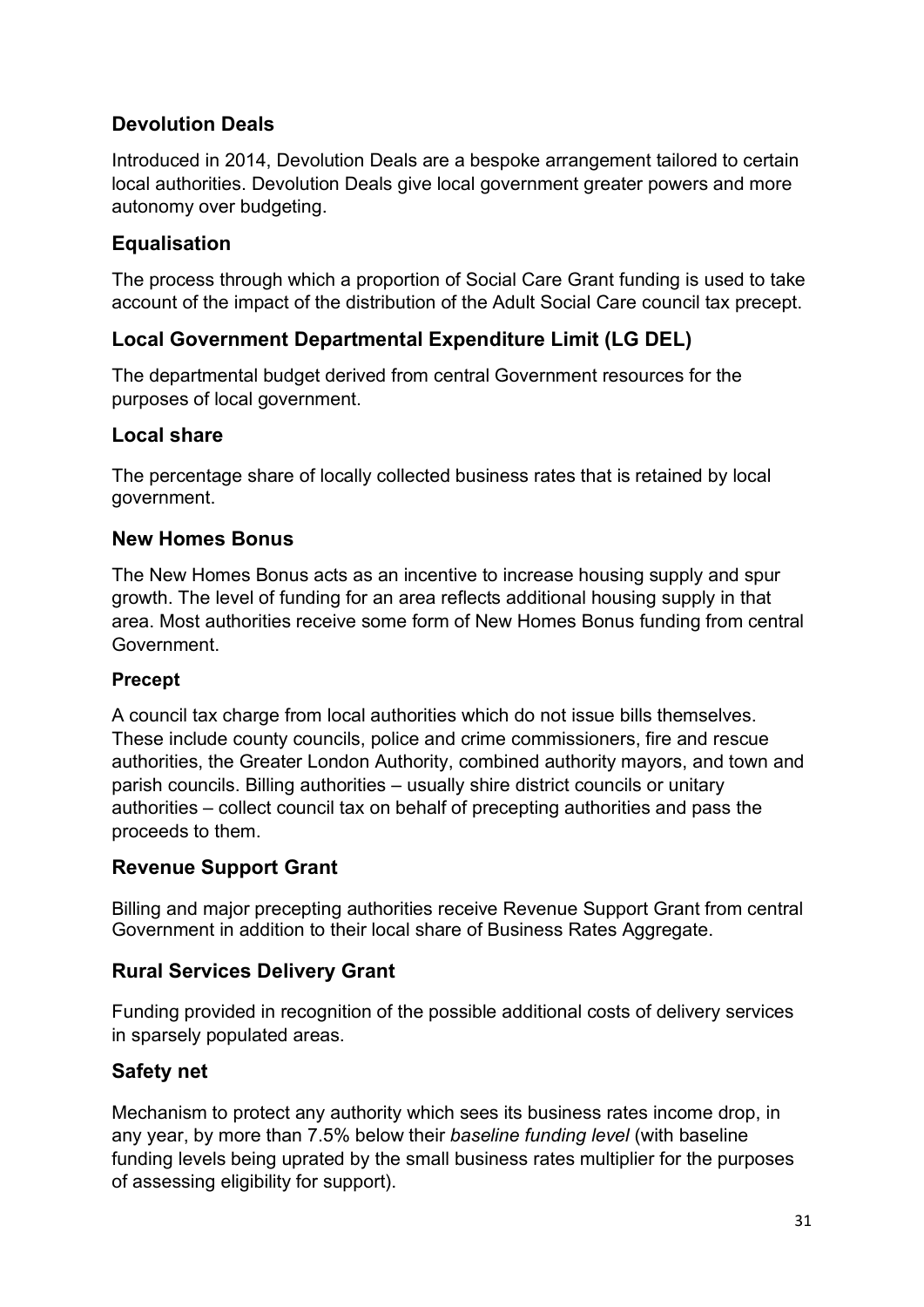## **SEND**

Special Educational Needs & Disabilities fund.

## **Settlement Funding Assessment**

A local authority's share of the local government spending control total comprising its Revenue Support Grant and its *baseline funding level* for the year in question.

## **Small business non-domestic rating multiplier**

If your property in England has a rateable value below £51,000, your bill will be calculated using the small business multiplier, which is lower than the standard one. This is the case even if you do not get small business rate relief.

## **Spending Review**

The Spending Review sets out the long-term spending limits for all Government departments, typically covers the next three or four years.

## **Spending Round**

The Spending Round sets out the short-term spending limits for all Government departments, typically covers a full calendar year.

## **Tariffs and top-ups**

Calculated by comparing at the outset of the business rate retention scheme an individual authority's business rates baseline against its baseline funding level. Tariffs and top-ups are self-funding, fixed at the start of the scheme, then indexed in line with the change in the small business rating multiplier.

## **Tariff authority**

An authority with, at the outset of the scheme, a higher individual authority business rates baseline than its baseline funding level, and which therefore pays a tariff.

## **Top-up authority**

An authority with, at the outset of the scheme, a lower individual authority business rates baseline than its baseline funding level, and which therefore receives a top-up.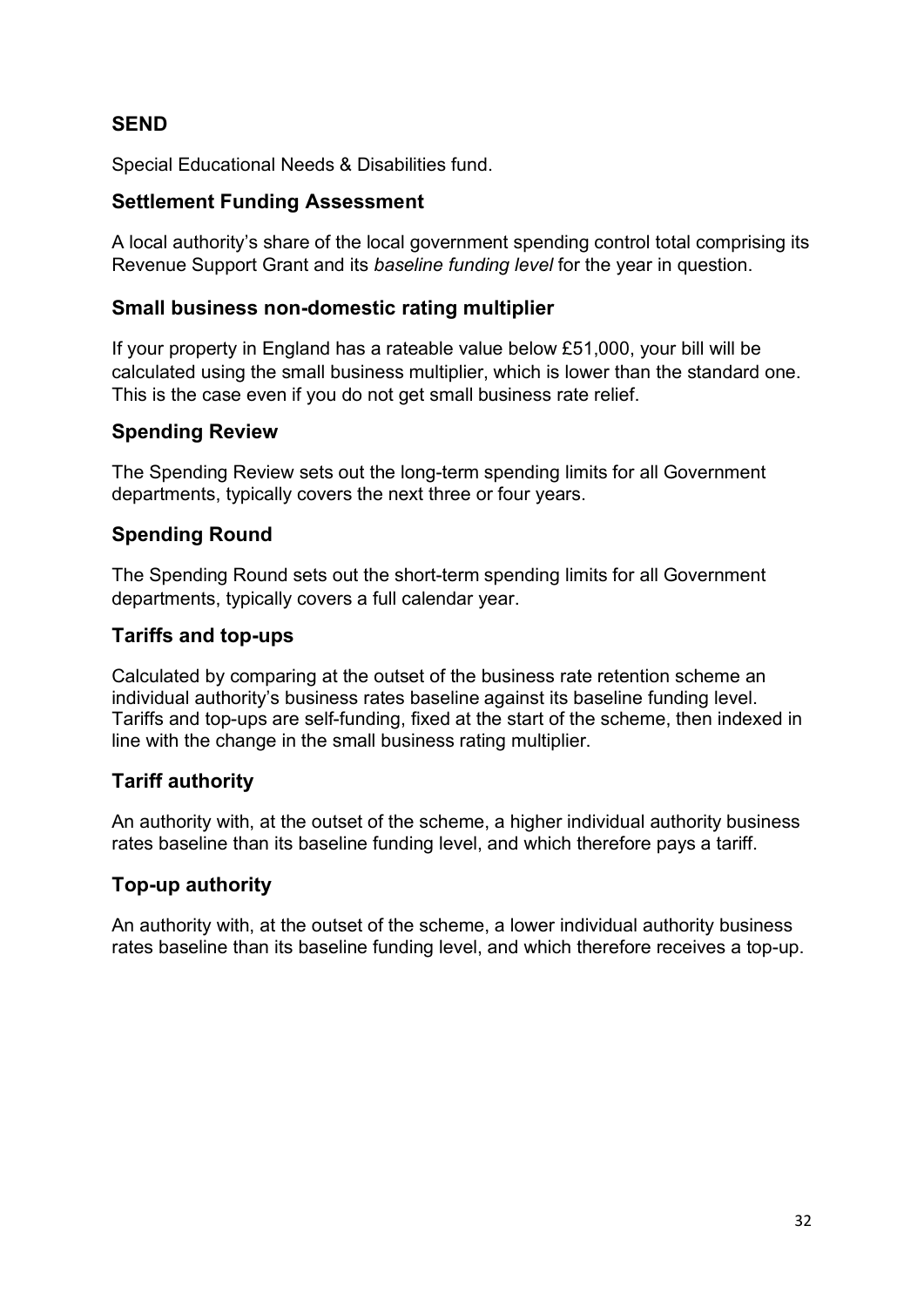Appendix B



Sent by email to: [LGFSettlement@communities.gsi.gov.uk](mailto:LGFSettlement@communities.gsi.gov.uk)

16 January 2020

#### **The Provisional Local Government Finance Settlement 2020 to 2021: Consultation paper**

Dear LGF Settlement Team,

This letter represents the response from Buckinghamshire & Milton Keynes Fire Authority (the Authority) to the Provisional Local Government Finance Settlement: Consultation paper. The Authority continues to call for enhanced precept flexibility for FRAs equivalent to that offered to shire district councils, being £5 on a band D property.

The Authority refers you to our response to the Technical Consultation dated 29 October 2019, as the responses noted there remain valid. This response provides additional compelling evidence not available at the time of the Technical Consultation.

#### **Q1: Do you agree with the Government's proposed methodology for the distribution of Revenue Support Grant in 2020-21?**

No comment.

1

#### **Q2: Do you agree with the Government's proposal to eliminate negative RSG?** No comment.

#### **Q3: Do you agree with the proposed package of council tax referendum principles for 2020-21?**

The Authority strongly disagrees with the decision not to provide a bespoke council tax principle for fire authorities, despite the fact that over half of the respondents who requested bespoke principles were either fire authorities or their representative body.<sup>1</sup>

Since the Authority's response to the Technical Consultation, it has received its inspection report from Her Majesty's Inspector of Constabulary and Fire & Rescue Services (HMICFRS). The report noted a cause for concern in that:

*"We [HMICFRS] have serious concerns as to whether Buckinghamshire FRS has the resources it needs to meet its foreseeable risk. As a result of the financial position the service finds itself in, it doesn't have enough operational firefighters to resource its prevention and protection functions and crew the minimum number of fire engines it says it needs."* <sup>2</sup>

<sup>&</sup>lt;sup>1</sup> Local Government Finance Settlement 2020-21 Responses to the Technical Consultation,

[https://assets.publishing.service.gov.uk/government/uploads/system/uploads/attachment\\_data/file/854469/Consultation\\_Sum](https://assets.publishing.service.gov.uk/government/uploads/system/uploads/attachment_data/file/854469/Consultation_Summary_Responses.pdf) mary Responses.pdf page 9 para. 27.

<sup>&</sup>lt;sup>2</sup> Fire & Rescue Service Effectiveness, efficiency and people 2018/19. An inspection of Buckinghamshire Fire and Rescue Service, [https://www.justiceinspectorates.gov.uk/hmicfrs/wp-content/uploads/buckinghamshire-fire-and-rescue-service-report-2018-](https://www.justiceinspectorates.gov.uk/hmicfrs/wp-content/uploads/buckinghamshire-fire-and-rescue-service-report-2018-19.pdf) [19.pdf](https://www.justiceinspectorates.gov.uk/hmicfrs/wp-content/uploads/buckinghamshire-fire-and-rescue-service-report-2018-19.pdf) page 23.